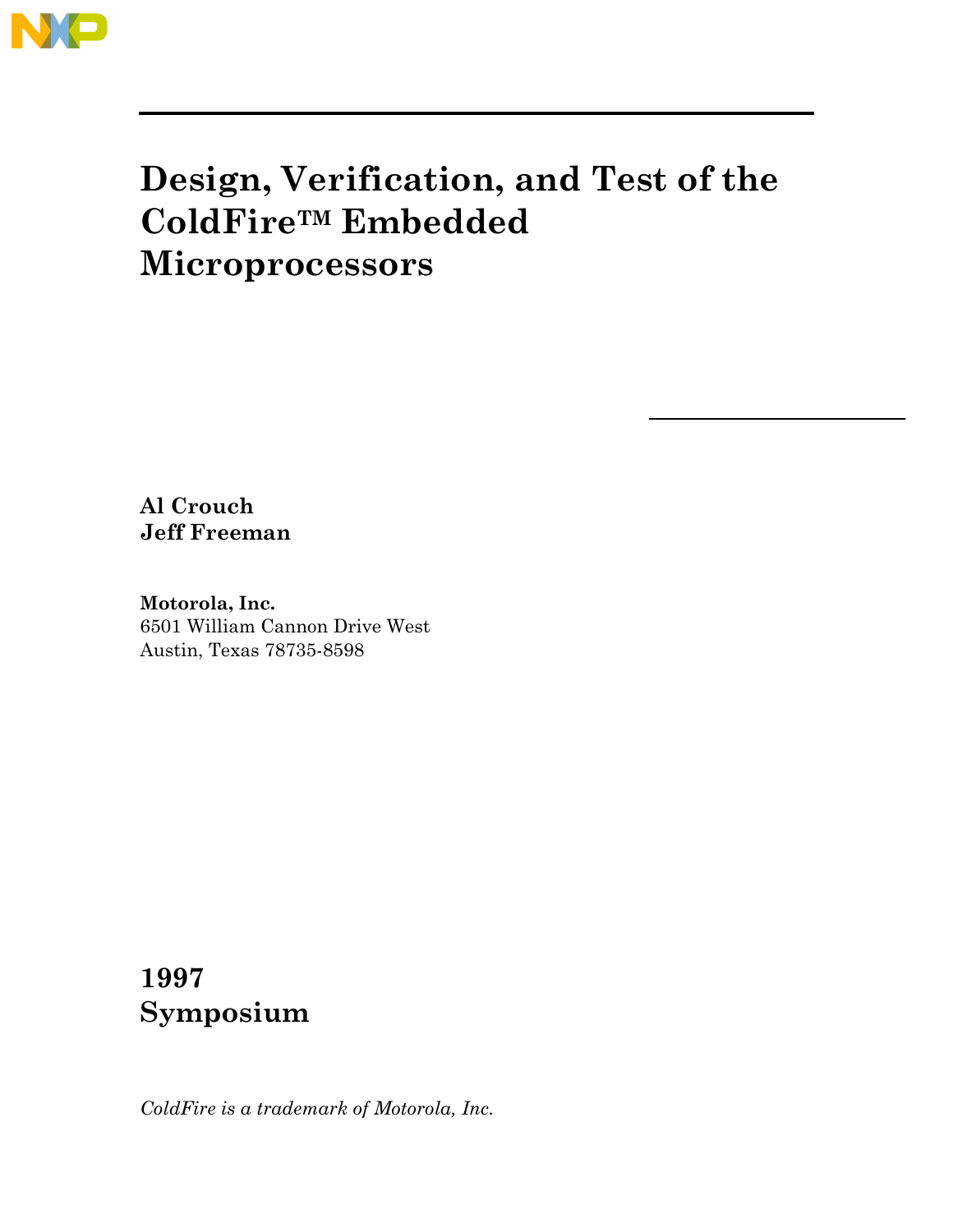

## **ABSTRACT**

A new design methodology was developed and applied to the family of Motorola ColdFire Embedded Cores and Standard Products with particular application of new Design for Test techniques and tools. In addition to providing improved techniques for the integration of the ColdFire core in new applications, these methods provide new techniques to reduce overall product cycle time, increase quality measurement capability, and reduce the overall cost of test.

## **Author/Speaker**

### **Author Background**

Al has been involved with Test and Design-for-Test (DFT) for over 16 years. He has been working at Motorola for over 5 years in the field of Microprocessor and Embedded Core DFT. He has been responsible for bringing aggressive DFT techniques to the 68060 Microprocessor and ColdFire Core-based products. At Motorola, he has largely been focused on JTAG, At-Speed Scan, Path Delay Scan, and Memory Built-in Self-Test (MBIST). He has published many articles on the same subjects, and holds several patents. Al

received an M.S.E.E. from the University of Kentucky.

Jeff has 10 years of experience with both system design architectures and design process methodologies. For the first 4 years at Motorola, he was one of the architects on the 68040 pipeline unit. He did performance analysis and system design for this microprocessor. For the last 5 years, he served as a design methodology consultant and wrote many software tools to automate the design processes of the 68060 microprocessor and ColdFiremicrorocessors. He has written articles on test methodology, synthesis methodology, design methodology, and hardware emulation. The last year he has been part of the architecture design team. He received a B.S.E.E. from Texas A & M University.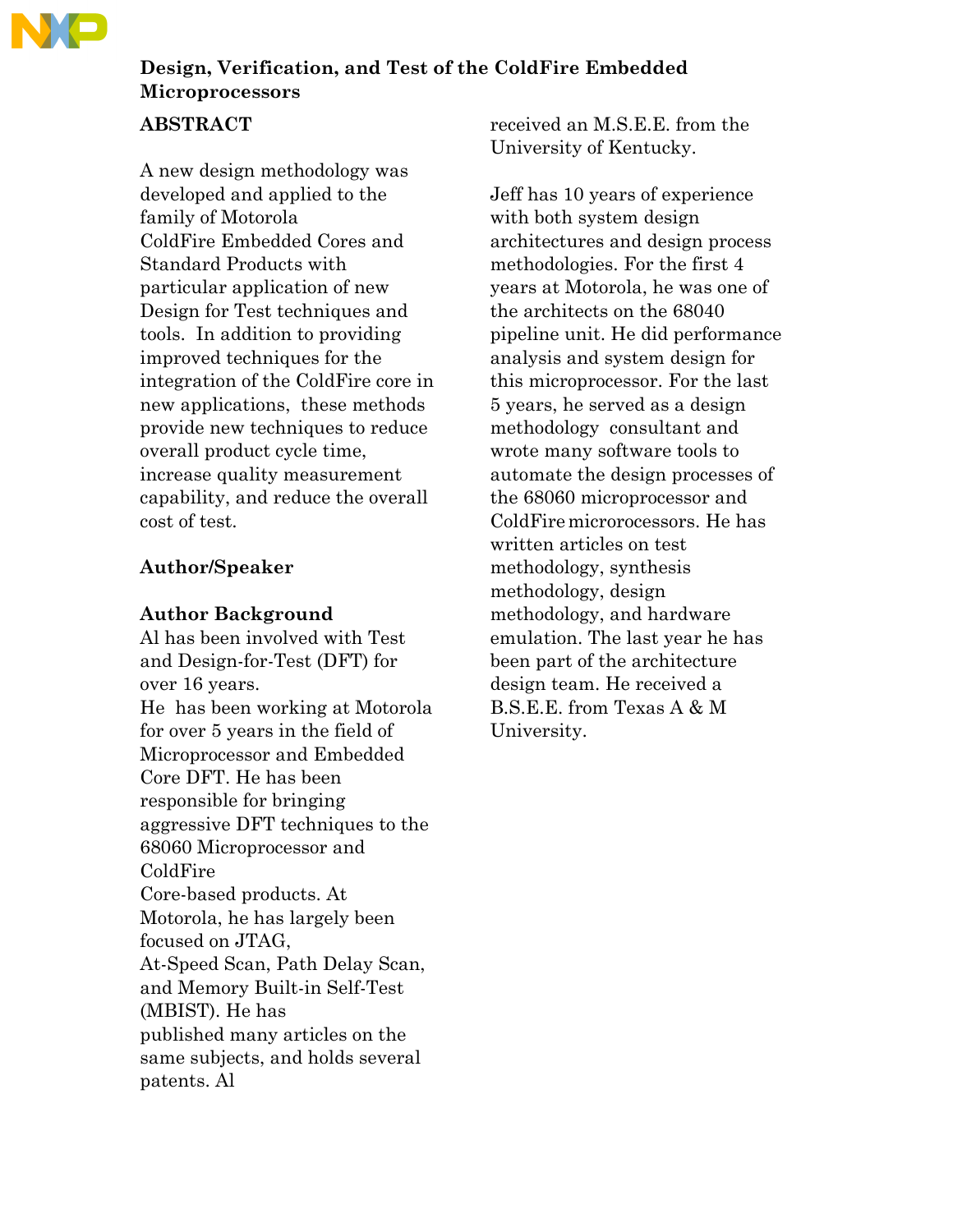

Slide 1

## Design, Verification, and Test of the ColdFire<sup>™</sup> Embedded **Microprocessors**

### **Al Crouch Jeff Freeman**

**Motorola, Inc. 6501 William Cannon Drive Austin, Texas 78735**

ColdFire is a trademark of Motorola, Inc.

 $(\widehat{M})$  MOTOROLA **CACTG Imaging and Storage Division**

**Al Crouch و Al Crouch**<br>1912 891-8581 Fax: (512)891-8315<br>A<u>l C</u>rouch-rzvv20@email.sps.mot.com و Al\_Crouch-rzvv20@email.sps.mot.com

**Jeff Freeman**<br>(512) 891-2130 Fax: (512)891-8315<br>email: Jeff\_Freeman-rwwf40@email.sps.mot.com

**Current Activities** Jeff and Al arePrincipal Staff Engineers in Motorola Imaging and Storage Division for Coldfire products.

hor Background<br>Al has been involved with Test and Design-for-Test (DFT) for over 16 years. He has been working at Motorola for over 5 years in the field of<br>Microprocessor and Embedded Core DFT. He has been responsible for bringing<br>aggressive DFT techniques to the 68060 Microprocessor and ColdFire<br>Core-based prod

Jeff has 10 years of experience with both system design architectures and design process methodologies on the 68040 and 68060, and ColdFire microprocessors. He received a B.S.E.E from Texas A & M University.

 $(\widehat{M})$  MOTOROLA

**CACTG Imaging and Storage Division**

Slide 3

### ColdFire Products Description

- Optimized for cost-effective embedded processing performance
- Variable-length instruction set architecture – Superior code density
	- Based on streamlined 68k ISA
- Synthesis-driven design appproach – Produces quick design cycles
	- Allows addition of modules to customize functionality
- Maintains compatibility with embedded dev. tools

#### $(\overline{\mathsf{M}})$  MOTOROLA **CACTG**

**Imaging and Storage Division** The ColdFire products are targeted for embedded system applications. The variable length instruction set architecture (ISA) is optimized on a subset of the MC68000 ISA which maintains compatibility with embedded development tools.

Slide 4

### Methodology Driver

- Evolution from 68k family
- Big microprocessor to small microprocessor
	- The "Years to Months" cycle compression – The \$Big to \$Small - price, die cost, test cost
- Embedded core business
	- Configuration on Demand – ASIC-like business
- Performance roadmap
	- Technology, Architecture, Memory

#### **(A)** MOTOROLA **Imaging and Storage Division**

The ColdFire family of products came from the same design group that produced the 680X0 family of products. The target market for the 680x0 family was applications that used a general purpose microprocessor such as desktop computers. The ColdFire family is targeted for the embedded market. This market is extremely competitive and requires design cycle compression on the order of months instead of years. The ColdFire family is an ASIC-like design flow rather than the historical semi-custom flow.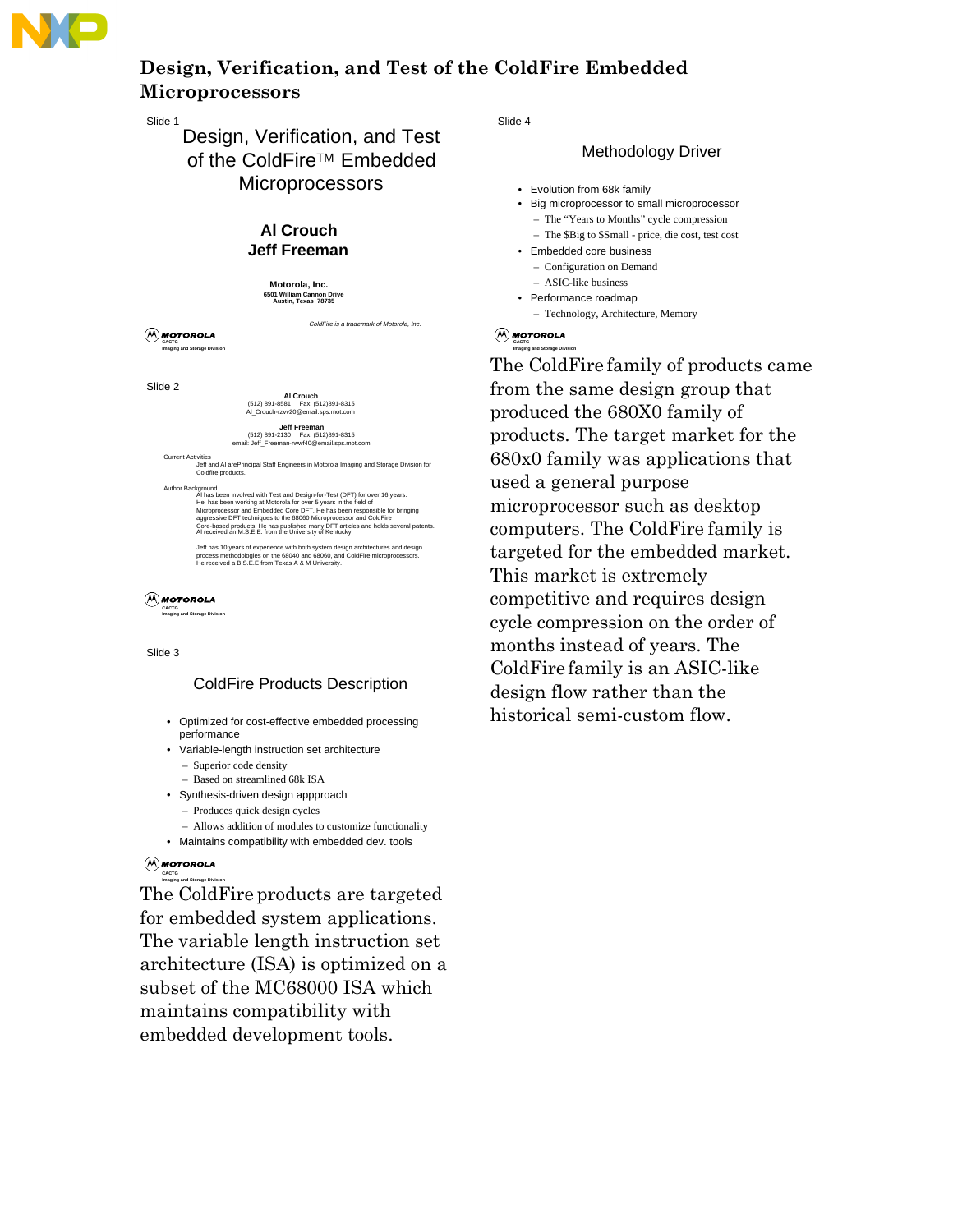

Slide 5

Example of Standard Products in Cold Fire Family



The ColdFire microprocessor architecture is optimized for highperformance low-cost embedded applications. The first ColdFire microprocessor, MCF5102, supports not only the ColdFire instruction set, but also the 680X0 instruction set. The MCF5202 is a 32-bit CPU core with 2k 4-way set associative unified cache and, as with all ColdFire microprocessors, contains real-time debug. The MCF5204 is comprised of a ColdFire core with a 512 direct mapped instruction cache and 512 SRAM. Integrated peripheral functions include a serial interface implemented as a programmable full-duplex UART, and two 16-bit general-purpose multimode timers. The MCF5206 is a highly integrated processor including a DRAM controller, timers, two independent UARTs, parallel port, and on-chip SRAM's.

Slide 6

#### Roadmap

- Version 2: Standard – 5102, 5202, 5204, 5206 • Version 3: Clock Doubled : 8K Unified • Version 4: Super Scalar 1 : Dual 8K • Version 5: Super Scalar 2 : Dual 16K
- Version 6: Super Pipelined

#### $(\overline{\mathsf{M}})$  MOTOROLA **CACTG**

**Imaging and Storage Division**



## **CACTG Imaging and Storage Division**

The slide presentation will compare actual die photos of the 68060 and the new ColdFire family. Notice the relative size of each of the example products.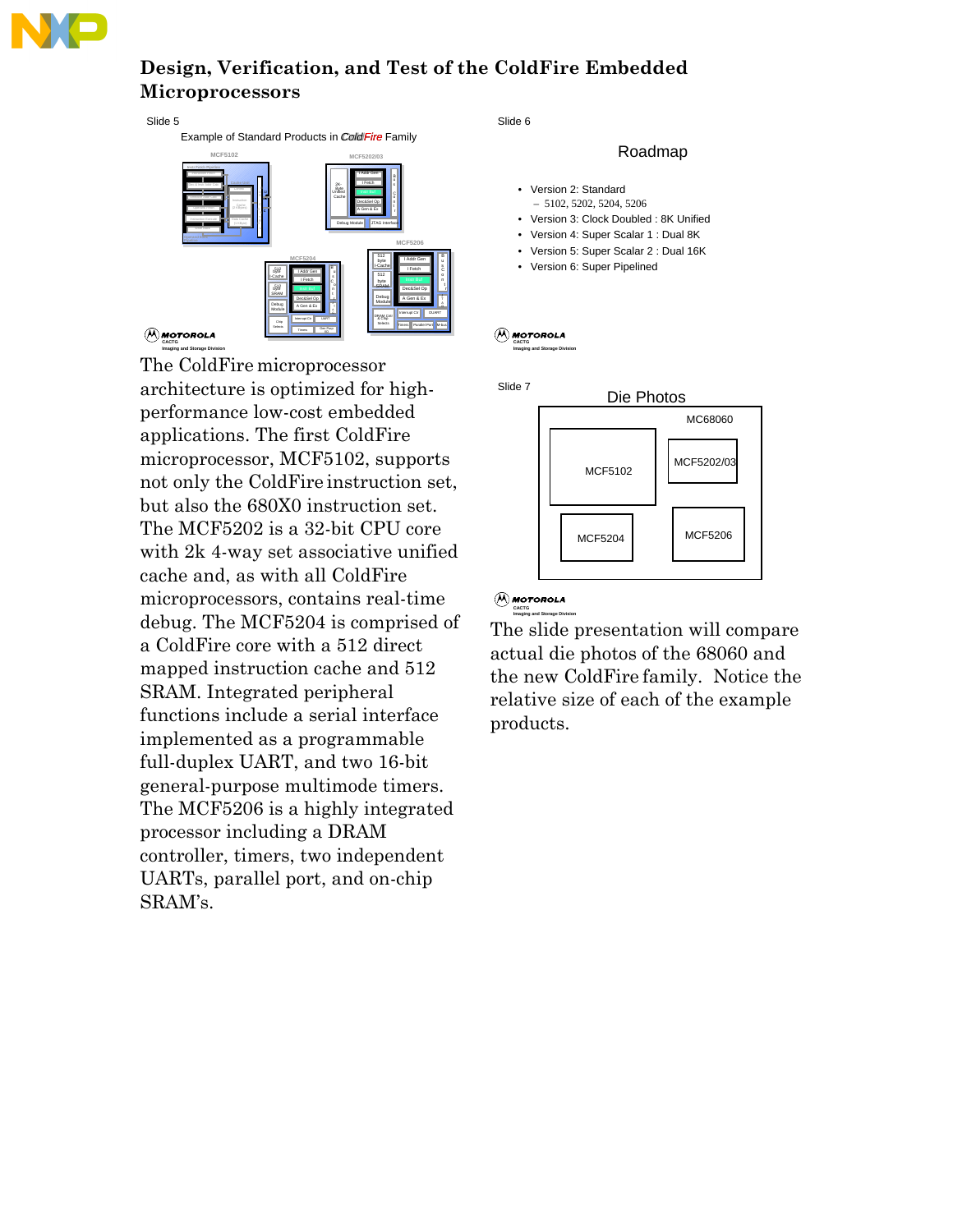

Slide 8

### Overall Goals

- Decrease design cycle time
	- Automate processes design & methodology re-use
	- Continuous improvement using metric feedback
- Decrease cost(s)
- Increase quality level of the design
	- Emphasis is "Doing it right the first time"
	- Fault coverage / defect coverage / speed coverage
- Increase scope
	- Speed design into volume production
	- Rapid debug (emulator support)

### **CA** MOTOROLA

**Imaging and Storage Division**

The design team was given a new set of challenges quite different from ones associated with the 680X0 family. The test costs must be minimized since the target selling price was an order of magnitude that of a desktop microprocessor. There is no room for design errors which means that processes must be in place to detect errors early in the design flow and give feedback to provide continuous improvement. The on-chip debug gives the customer the tools for debugging their embedded system.

Slide 9

#### Simplified Flow

- Specification
- Functional Design and Verification
- Model entry, model checking, model release • Logic Design and Verification
	- Synthesis, timing analysis, simulation, formal
- Physical Design and Verification (not included) – Place and route, physical rule checks, scan insertion
- Test Design, Verification – Interacts with all three above

### **(A)** MOTOROLA

**Imaging and Storage Division**

The simplified flow begins with the specification of a product based on customer and designer input. Once a specification has been drafted, work begins in creating a model of the design. Logic synthesis tools are used to translate this design description into logic based on Motorola designed standard cells. The first half of the proceedings describe the design and verification of ColdFire products and the last half describes the test and verification of these products. These proceedings will not include the physical design and verification of ColdFire cores.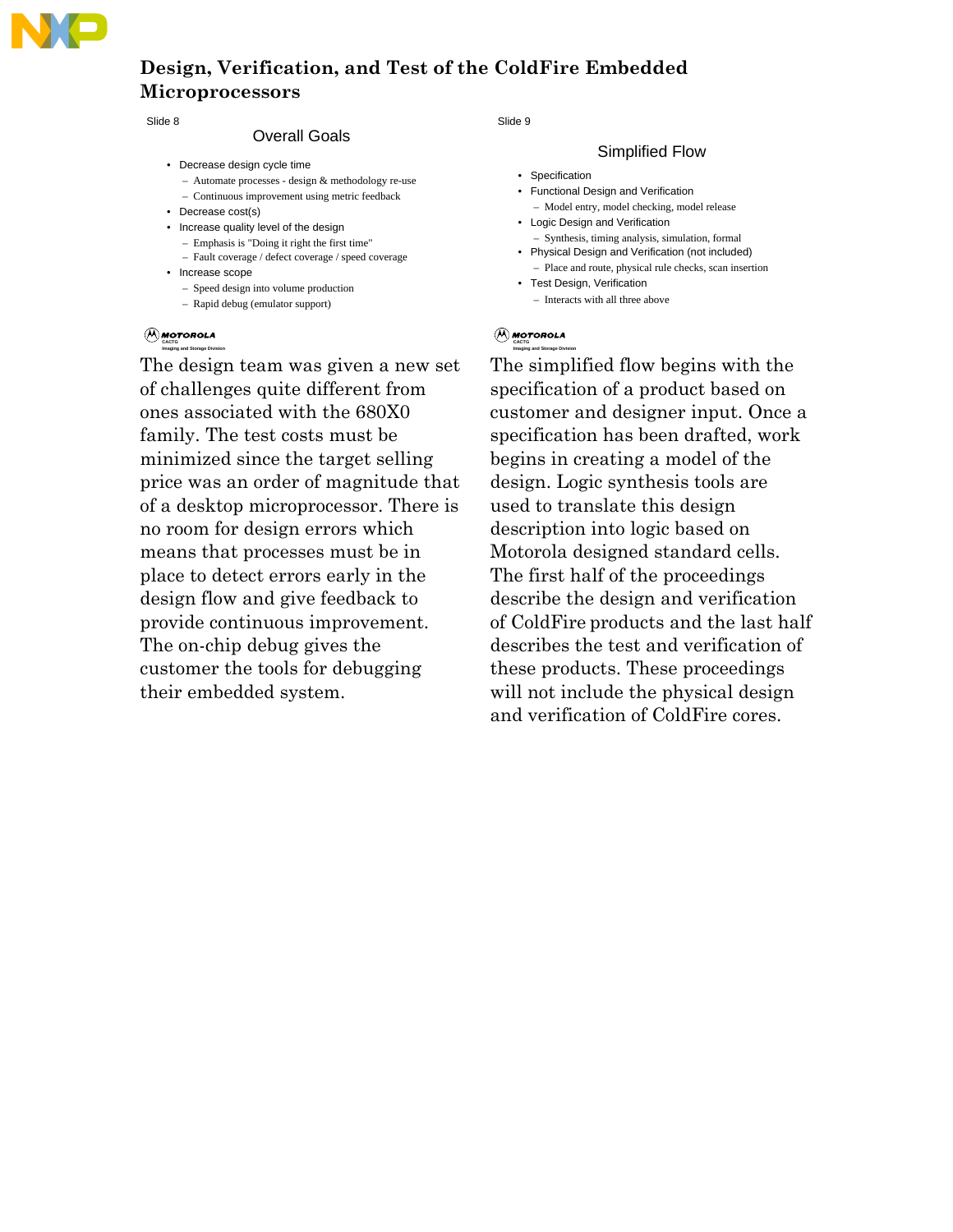

Slid

| ie 10<br><b>Functional Design</b> |  |
|-----------------------------------|--|
| <b>Model Entry</b>                |  |
| $-$ Goals                         |  |
| • Increased readability           |  |
| • Common design style             |  |
| • Information sharing             |  |
| - Implementation                  |  |
| • espresso decode                 |  |
| • "soft macros"                   |  |
| • parameterized                   |  |
|                                   |  |

- Issues
- VerilogXL/Synopsys doesn't support PLA format
- Tools do not support #ifdef consistently<br>**EACTG Imaging and Storage Division**

We use the Verilog-XL design language to describe our designs, more specifically, a synthesizeable subset of the Verilog-XL language. Third party tools were compatible because most of them supported the same common language subset we used. The internal cycle-based simulator we use (VCX) is optimized on this subset.

Portions of the decode logic are good candidates for PLA implementation. However, at least for now, the ColdFirearchitecture is fullysynthesizeable. Since Verilog does not support a PLA format, we chose to run some of our decode tables through espresso, and then insert the reduced logic equations into the Verilog-XL model. It may seem strange that we would do this, but we actually got better results during logic synthesis when these reduced logic equations were used by the logic synthesis tool, Synopsys.

The common building blocks such as registers, muxes, adders were coded into a centralized set of Verilog-XL files. All designers used the same common set of building blocks (soft

macros). Thus, the readability of the design was increased since the model looked as if it were designed by one person. Designers could share information in a concise manner.

As the ColdFire family grew, we recognized that we needed a way to allow customers to optionally pick and choose hardware features. We use another internal preprocessor tool (MPP) that is more powerful than M4 or CPP (see Design Supercon'96 Rapid System Design Using a Parameterized-Synthesizable Module Library). For example, it allows us to insert a hardware divider, a MAC unit, or a different JTAG encoding by just setting a define.

Verilog-XL doesn't support a PLA format so implementing hardware tables is still challenging. We would like to be able to model at a higher-level of abstraction. Verilog-XL does not support a robust set of preprocessor constructs so we must continue to use our internal tool, MPP.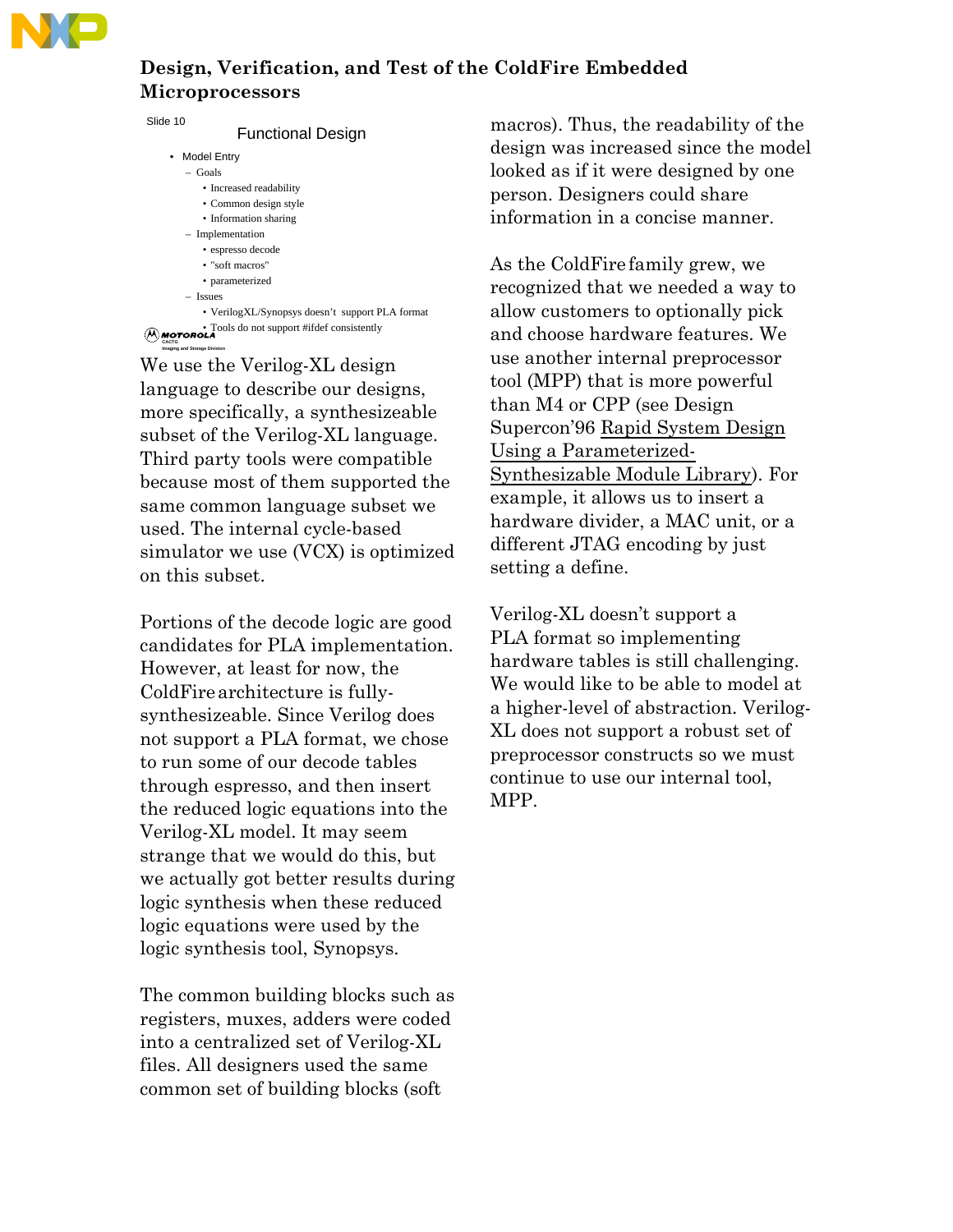

Slide 11

#### Functional Design

- Model Release
	- Goals
		- Verify full microprocessor can be integrated
		- "Catch" design flow problems early
		- Ensure functional model released to the design flow
	- Implementation
		- Mechanism to incrementally add functionality
		- Regression suite (24 hour/day RIS/diags)
		- Typically weekly release
	- Issues
		- Configuration data management
		- Simulation throughput is never fast enough

#### **CA** MOTOROLA **Imaging and Storage Division**

The full integration and release of the microprocessor encompasses pulling together all the sub-modules and performing model syntax checks and a simulation regression suite. This ensures that a syntactically and functionally correct design is released into the rest of the design flow steps. Typically, at the beginning of the design cycle, we try to release an initial baseline model as soon as possible, even if all the functionality is not there. We scaffold in incremental updates during weekly model releases.

We have a very good internally written configuration management system for tracking our design files and model releases. However, it lacks features that would really help. A few examples are links to a bug tracking system and automatic notification. The model release is typically done by one person. Designers fill out on-line model update entries to notify that person what should go in the next release.

Slide 12

#### Functional Verification • Model Rule Checking – Goals

- Check model for syntax or design rule errors:
- Detect problems early in design flow
- Synthesis rule checks for synthesis constraint files
- Implementation
	- Syntax and design rule checks using in-house tools – Final synthesis hierarchy checking
		- Synthesis Constraint Checks
- Issues
- New tools require new checks

## **CACTG Imaging and Storage Division**

Checking the model for syntax errors provides a mechanism to catch syntax problems before releasing a model. Potentially, these errors may not be caught until much later in the flow (e.g. a Verilog-XL construct that may be allowed in simulation but cannot be synthesized in Synopsys).

The model checking step has proved very useful for adding checks at the front-end of the design flow to catch errors that otherwise would not be found until later. We continuously add new checks to this process. Multiple times this has saved several during the development of ColdFireproducts. Examples for design rule checks are bus contention during scan shifting, mutual exclusion checks, and multiple driver checks.

By introducing some synthesis checks as pre-requisites for releasing a model, simple errors can be caught in the model phase instead of the synthesis phase of the design process. In software terms, this is known as phase containment.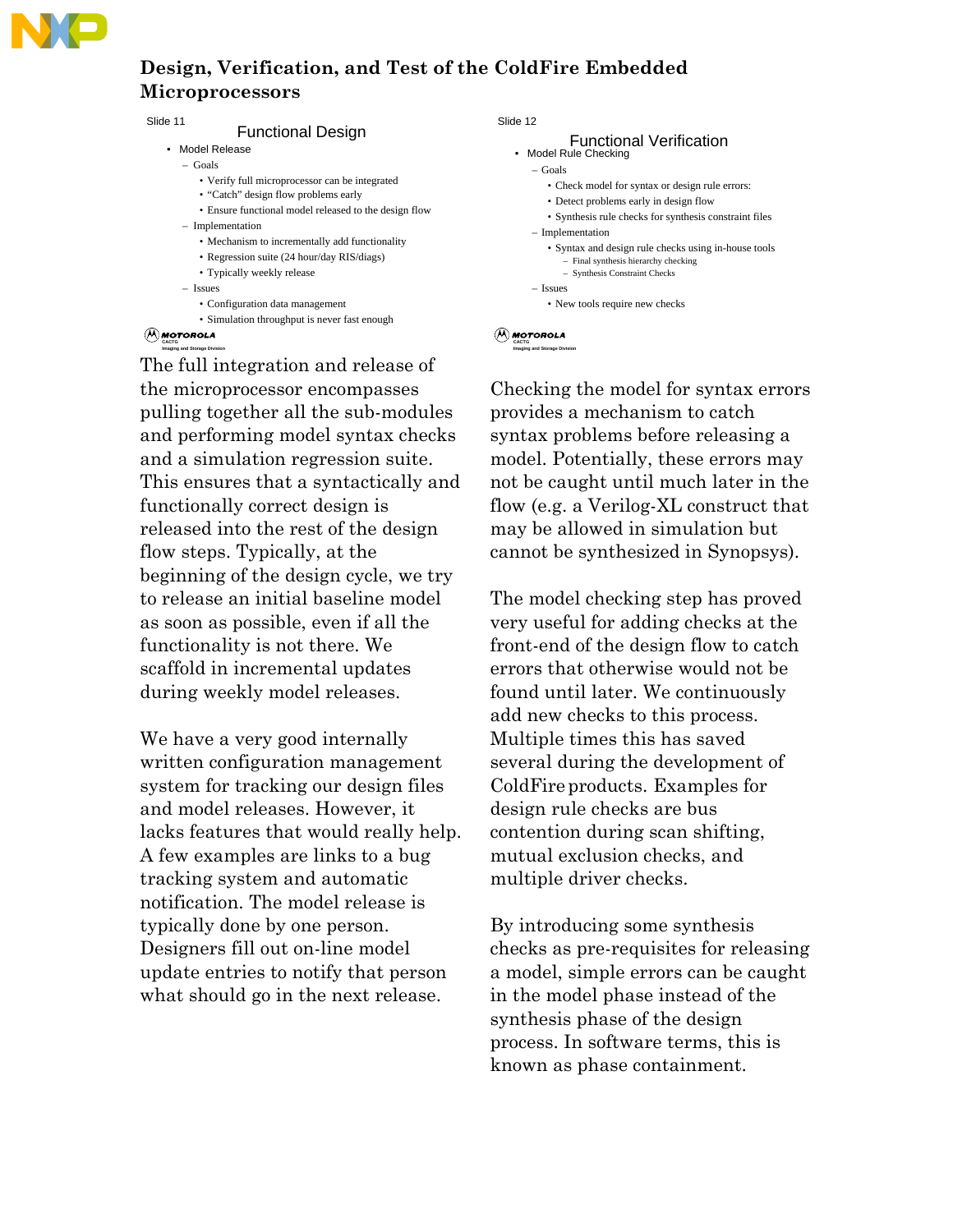

This first check is to make sure that the synthesis tool can read each model file without encountering any syntax or unsupported language constructs.

For Synopsys tools, we just use a script that reads in the Verilog-XL, and checks the status variable to validate the Verilog-XL design.

The second check is to ensure that the chip hierarchy is consistent and that there are no unconnected inputs. For this process, we have an internal Motorola tool that parses the Verilog-XL.

The third and final check is to validate the synthesis constraint files. We have a Perl script that parses the Verilog-XL and the corresponding synthesis constraint file checking that all ports have a constraint, and all port names referenced in the synthesis constraint file match the port names in the Verilog-XL model. To keep the methodology uniform across projects, this script reports errors for synthesis commands that are not recommended.

Any time new tools are added to the design flow, new design rule checks are required during the model rule checking step.

Slide 13

```
Functional Verification
• Functional simulation
   – Goals
      • Successful simulation of a suite of tests
       • Ensures functional model released to design flow
   – Implementation
      • RIS, Diagnostics and Benchmarks
      • Verilog-XL and high speed 2-state internal simulator
      • Simulation environment
       • Batch system 
       • "Golden" model
  – Issues
```
**MOTOROL** Difficult to verify spec. vs. model **Imaging and Storage Division**

A suite of regression tests including benchmarks, diagnostics and random instruction sequences (RIS) are run on ColdFire cores before a model is released. This regression suite provides a limited set of tests to functionally verify the model release. After the regression suite has passed, RIS tests are continually run on the released model 24 hours per day on the entire network of workstations. This is accomplished via a batch system running primarily VCX. A smaller set of workstations are used to run Verilog-XL simulations. These RIS tests expose the model to more random situations and increase the overall confidence that the design is correct. The expected results are generated by a "golden model" which can be either a prior microprocessor in the family or an independently written software model.

The simulation environment used by the designers during simulation of ColdFire cores is a complete system simulation environment. This system model comprises, the microprocessor, external bus, peripherals, external memory, and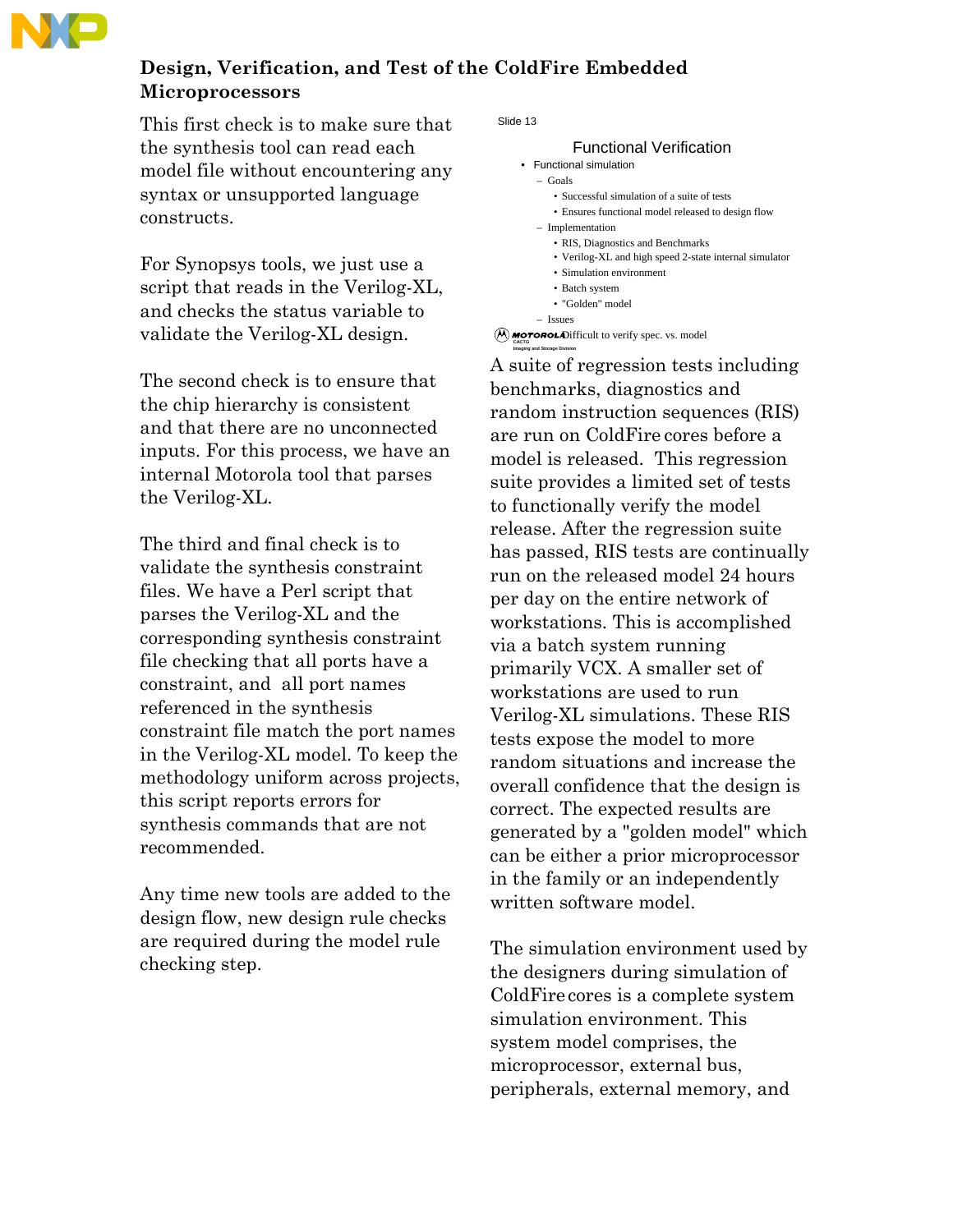

an external development system model to stimulate the on-chip debug module. Programs consisting of the real code are loaded into the memory and executed. For the development system debug commands such as breakpoints, read/writes to registers or memory loaded and run. This environment can be used to fully create most application situations and has proved extremely valuable in the development of ColdFire products.

In addition to functionality checking, the modeled test logic is also simulated to ensure that it operates as expected. Most of the test logic is included in the model to ensure that it does not interfere with the normal functional mode of the chip.

But it is still a challenge to verify the model against the original specification.

Slide 14

**Imaging and Storage Division**

```
A MOTOROLA
                 Functional Verification
    • Rapid Prototyping
       – Goals
           • Generate logic netlist model very fast for:
              – best case area est.
              – hardware emulation
              – rapid DFT analysis (early structural test vector generation)
       – Implementation
           • Read in Verilog-XL model
           • Synthesize using Synopsys
           • Logic mapped: no constraints, no structuring
       – Issues
           • Synthesis process is still very slow
```
Rapid-prototyping generates a logic netlist from a Verilog-XL model very fast. The synthesis is not timing constrained so the final netlist may be twice as large as a timing constrained synthesis run, but this is not a problem. There are several applications to doing rapidprototyping. First, a quick path is now possible by going from Verilog-XL to a hardware emulator. Another application is doing rapid design for test (DFT) analysis earlier in the design cycle, instead of waiting for a final physical netlist. Finally, this logic netlist can be used to flush out problems with back-end tools (early chip build).

The script we use reads in the Verilog-XL model using Synopsys. Each module in the design hierarchy is compiled if there is logic in that module. For modules that are wireonly, no compilation is needed. the fastest approach to getting a netlist is accomplished by compiling the Verilog-XL with a low Synopsys compile effort setting, no design rule fixing, and absolutely no synthesis timing constraints are applied.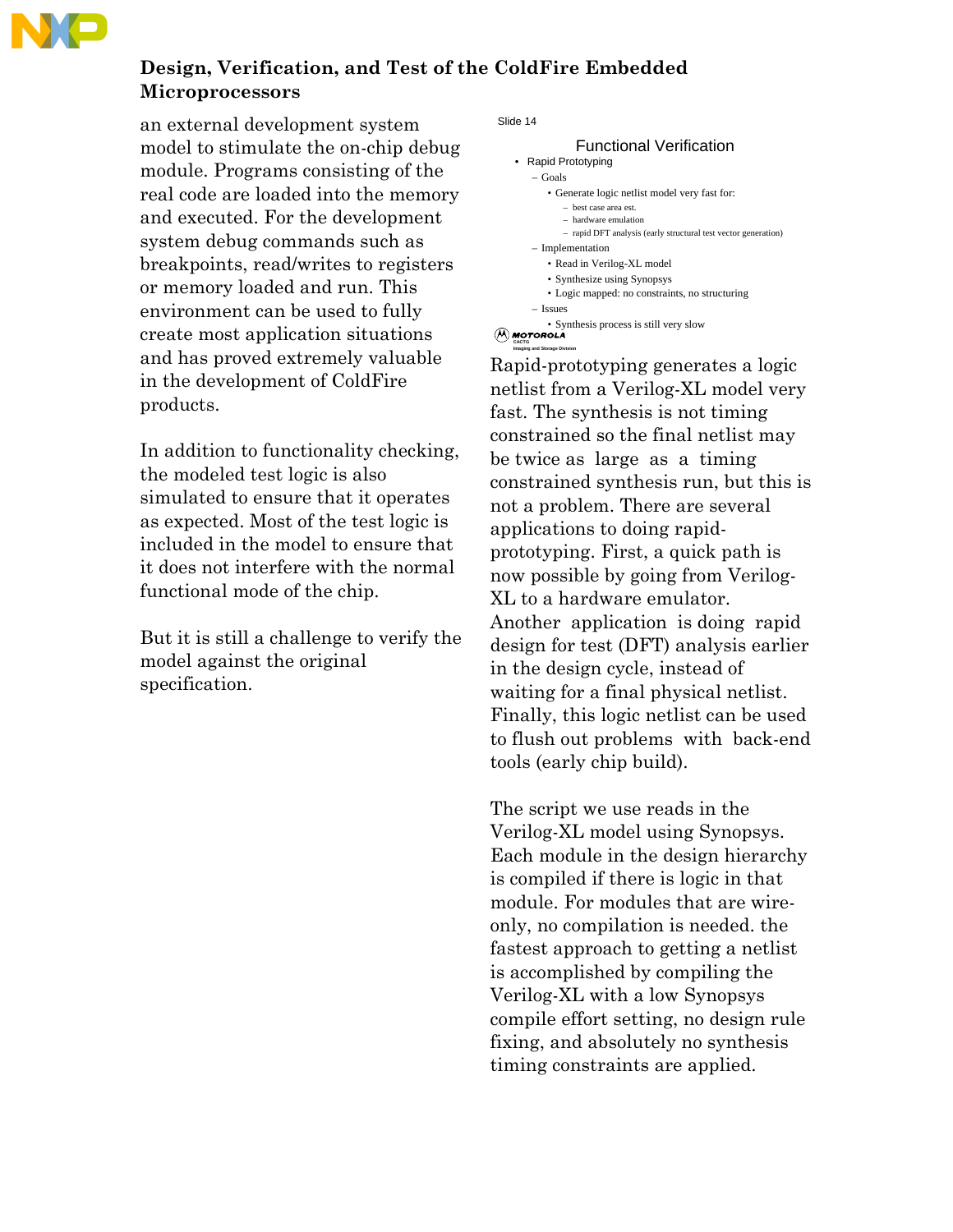

Essentially, the Verilog-XL model is just mapped to a target technology with all synthesis algorithms turned off. A logic netlist is written out to be used by the various applications.

Rapid DFT analysis will verify all of the test architecture and design for test assumptions. This is done by modeling most of the test structures in parallel with the functional design and operating these structures in the simulator. The only test structures not modeled are the scan chain connections since these are physical placement specific (our scan chains are optimized for nearest-neighbor routing to reduce scan route/metal overhead and to ensure at-speed operation). The rapid prototype gate level netlist goes through design rule checking with a static and dynamic tool (more on this later).

The scan vector generation tool is used as the golden fault standard, so the vectors for JTAG and Memory Test are passed through the Mentor Flextest tool for fault measurement against the one fault database. Architectural problems that reduce fault coverage are identified and fixes or workarounds are proposed and

added to the next model update.



#### **CA** MOTOROLA **Imaging and Storage Division**

The synthesis phase of the design should not be anything new to designers. We try to write technology independent code in our models so that we can target multiple process technologies.

We continue to use the same synthesis framework tool that was described in the Design Supercon'95 presentation on 68060 microprocessor methodology. This framework uses a Unix Makefile and a highly structured approach to build a logic netlist based on a set of timing constraints from the designer. This framework allows the designer to select compile methodologies and select final design hierarchy of the chip. Once the timing constraints and the configuration file that controls the compile methodology and final chip hierarchy are available, the synthesis process is "push button". For example, a designer simply types "make DESIGN-map" where DESIGN is the name of the top level modules of the chip hierarchy. By keeping it simple, we have established a standardized and repeatable process for the product groups to use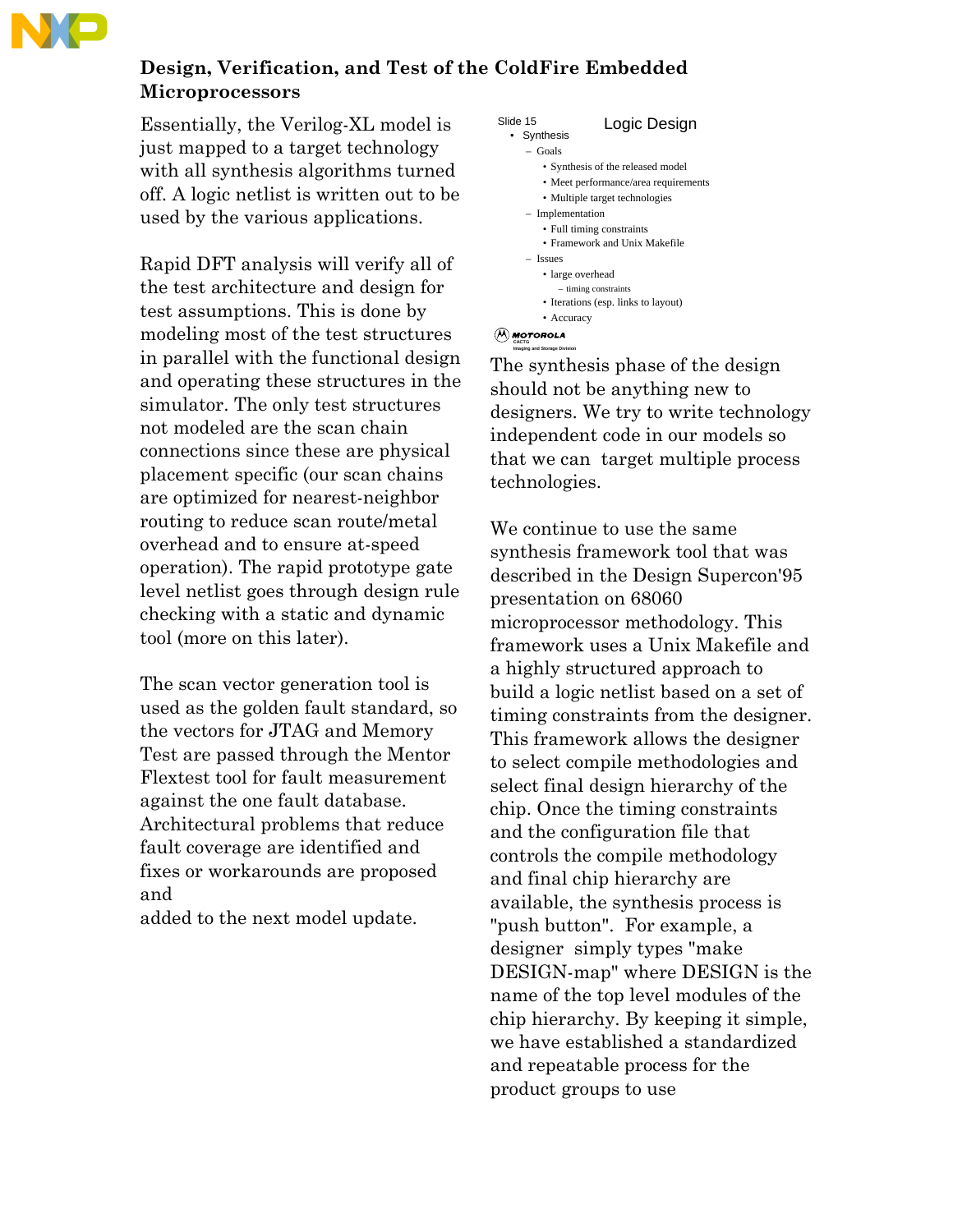

within Motorola.

An optional pre-layout in-place optimization is done using Synopsys, allowing gates to be resized and buffering to be added where needed. Sometimes the iterations between synthesis and layout are reduced using this method.

Timing constraints are required for a high-performance design, but a lot of work is required to create and maintain them. This is a very large overhead and we look forward to tools that will make this process easier. For now, we trade off the number of constraint files with the results we get in the synthesis process and the synthesis runtimes. On the MC68060 we had hundreds of constraint files, but for the ColdFire family we have tens of constraint files.

Iterations between the synthesis process and the layout process continue to exist. Depending on the performance goals, we may either use a conservative wire-load model (Synopsys capacitance/resistance estimate based on fanout), an aggressive wire-load model, or more time-consuming recent layout based wire-loads models.

```
Slide 16 Logic Verification
  • Timing Analysis
```

```
– Goals
```
- 
- Verify design means performance goals – Implementation
	- Initial checkpoint design "on-target"
	- Final includes clock/scan; worst/best case
	- Ensures "at-speed" scan operation; clock skew
	- Static
		- Generates and/or checks initial IO specifications
		- Post-processor re-formats paths into categories and
		- Histogram summary information
	- Dynamic

```
– Using Verilog-XL and/or Timemill
```
**CA** MOTOROLA **Imaging and Storage Division**

Static and dynamic timing analysis provide feedback as to whether the design is meeting the specifications (clock cycle time and IO specifications). Static timing analysis is faster and easier to manage than dynamic timing analysis. It is also invaluable to the design flow. However, the design team has found that when "design tricks" are used, because they are judged to be necessary for a given product, then static timing analysis can miss some problems and leave potential design flaws undetected in the design. In order to overcome these shortcomings we have added dynamic timing analysis to the design flow.

Timing analysis begins with wireload table estimates, then after layout, parasitics are back-annotated to the logic netlist for timing. For final timing analysis, the clock and scan trees are timed (skew analysis) with the rest of the logic. This is done at both worst and best operating points. At-speed scan operation is verified. In the following slide, an example histogram is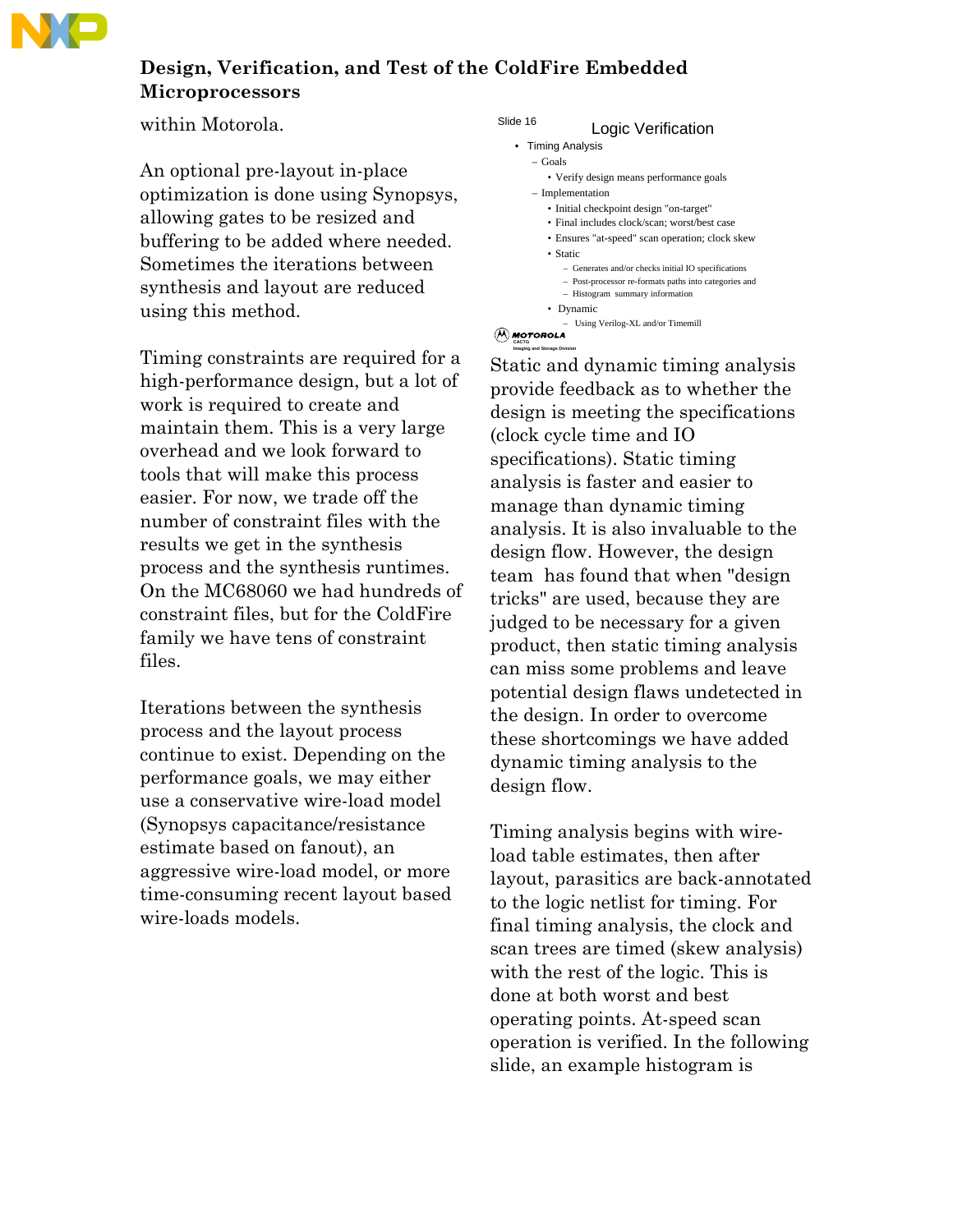

shown. We use this to gauge how much more timing work is required.



One of the biggest obstacles in static timing analysis is dealing with false paths. This is especially true when doing "at-speed" scan pattern generation. A lot of iteration with the ATPG tool is required to get a "valid" path to test. Constraining latches and setting multicycle path constraints are cumbersome, at least with the timing tool we are using.

Slide 18



#### **CA** MOTOROLA **Imaging and Storage Division**

Formal equivalence checking is very useful in the design flow for proving that two descriptions are 100% logically equal.

We presented our use of formal equivalence at Design SuperCon'95, 68060 Microprocessor Logic Design Methodology. Since then we now use a more robust internal Motorola tool.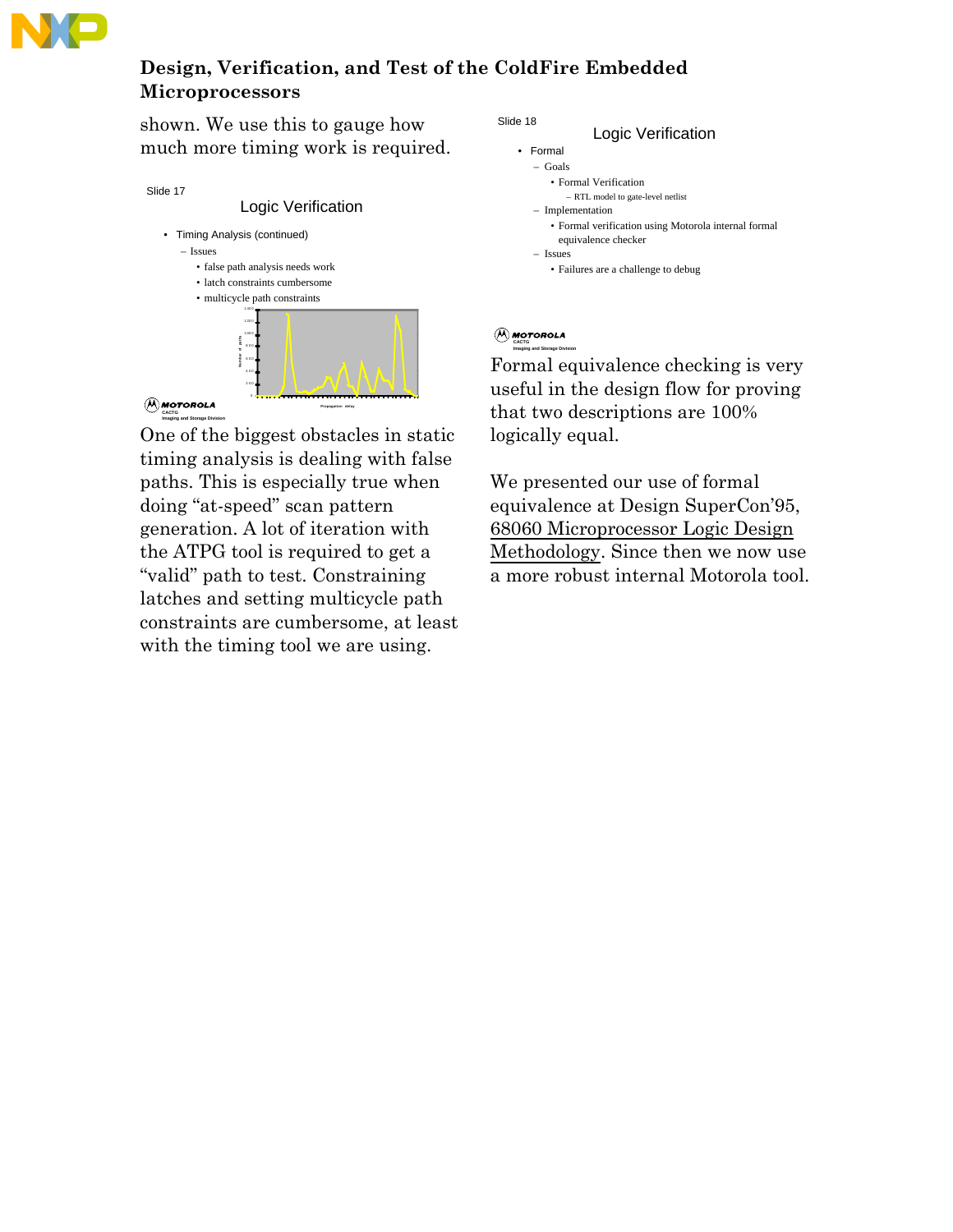

Slide 19



**CA** MOTOROLA **Imaging and Storage Division**

All synthesized blocks are compared to the original model using the formal verification tool. We have in fact caught several synthesis tool logic errors recently using this verification. This methodology is also good for last-minute changes or incremental changes to the logic netlist.

If the formal verification is being done on the final netlist, clock and scan tree connections are verified.

Slide 20

**Imaging and Storage Division**



The transistor-based standard cells and custom cells are verified by exhaustive simulation or ATPG simulation. Thus, we have a 100% confidence that the logic netlist matches the original model. This process can also be applied to custom logic.

The primary issue with formal equivalence is debug. If there is a logic design error, the tool gives an input vector showing the difference. However, it would be better to narrow the scope by identifying the specific gates that have the problem.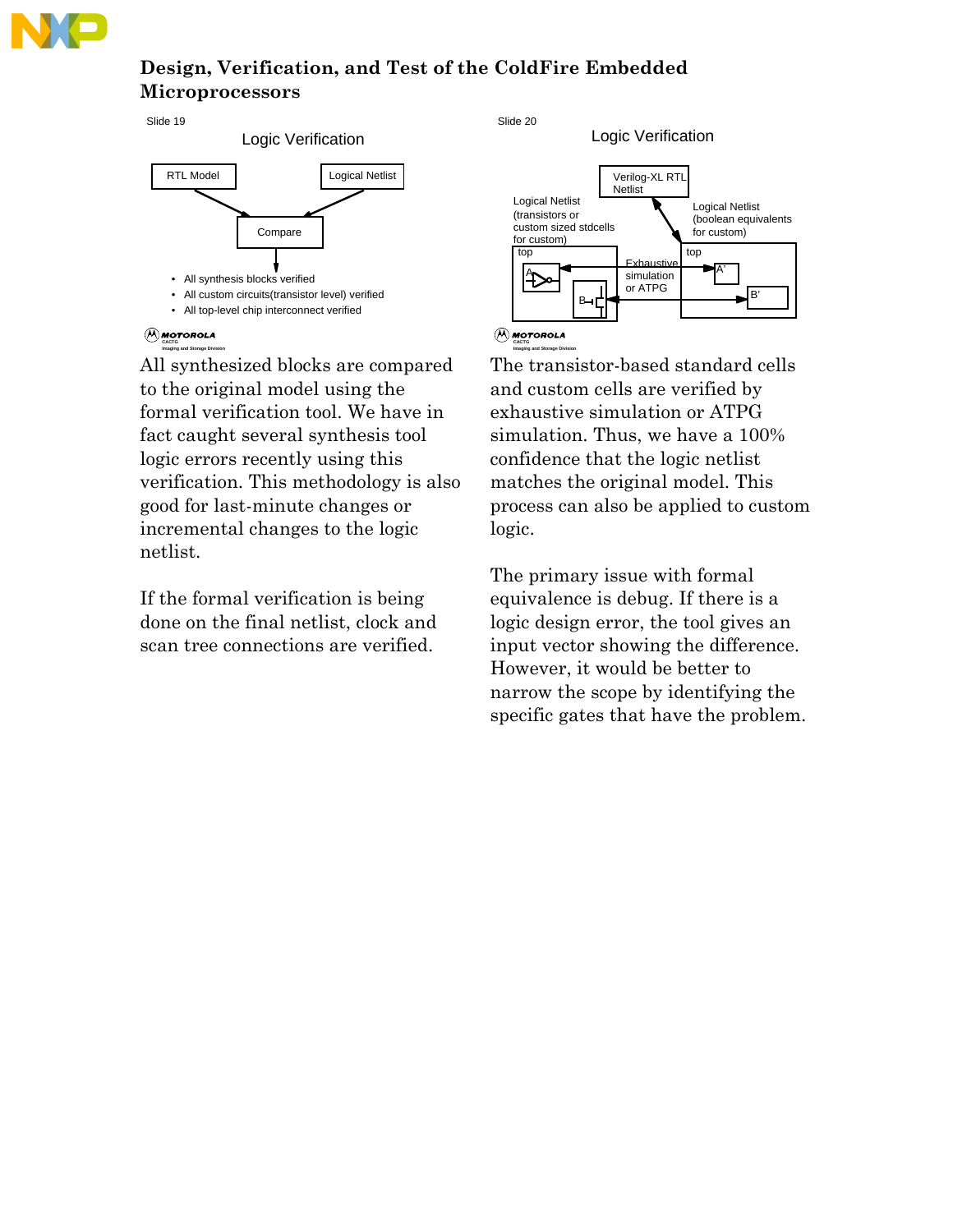

Slide 21

#### Logic Verification

- Gate-level simulation
	- Goals
		- Build confidence in quality of gate-level netlist
	- Implementation
		- Functional Simulation
		- Extra precaution during final chip integration
		- Subset of diagnostics in Verilog-XL
		- Primarily to check bus contention, special logic
	- Issues • Simulation is slow

#### **CA** MOTOROLA

**Imaging and Storage Division**

Formal verification does not cover dynamic conditions such as bus contention. So, a subset of diagnostics are run on the final gatelevel netlist to verify functionality and do timing checks (dynamic timing). This simulation is slow without the the aid of a hardware accelerator.

Slide 22

### Design for Test

```
• DFT
   – Goals
      • Interface "Design" and "Test" Communities
      • Ensure that the design is "Economically Testable"
   – Implementation
      • Testability "Hit Persons"
   – Issues
      • Design Environment
```
#### **CA** MOTOROLA **Imaging and Storage Division**

The design methodology meet the overall design goals for reducing cycle time and optimizing design budgets (area, timing, power, etc.), but if it does not address test and the "cost of test", then it is only half of a methodology as far as the small microprocessor and embedded core market is concerned. Our change of business from "Big Microprocessor" to cost-effective "Small Microprocessor or Embedded Core", has made the "cost of test" and the ability to even apply test a more predominant issue. The DFT problem has gotten worse in the Core business because a complex microprocessor, which is difficult to test in the first place, is made a bigger problem by embedding within a chip (surrounding the core by logic that is not part of the microprocessor, and not providing natural/functional access to package pins).

The way we ensured that test issues are addressed is to create a communication link between the design community/design methodology, and the test community. The communication link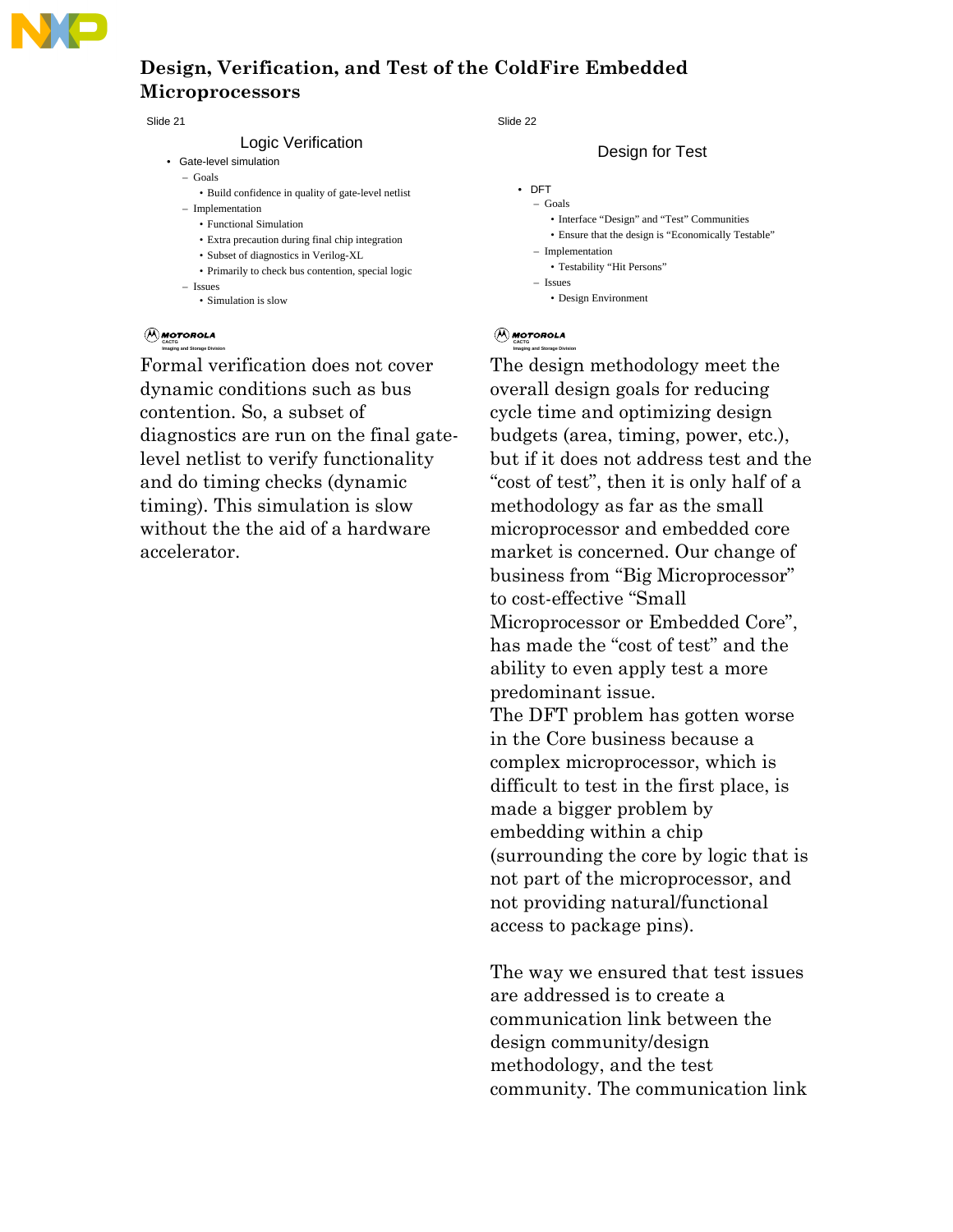

addresses the needs of the tester, design methodology limitations, and the cost issues involved. Another powerful technique we apply is to create a strategy and methodology for test similar to the standardizedoptimized design methodology (e.g., we created a standardized-optimized test methodology).

In the case of ColdFire products, the communication link is a group of dedicated Design-for-Test (DFT) engineers. This works out well since the biggest issue with the design process is "design" (the constantly changing logic and tendency to stretch the technological limits).

Slide 23

### Test Design and Verification

- Test Design and Verification
	- IEEE 1149.1 JTAG
	- At-Speed Parallel Full-Scan
	- Scan-Based Burn-in – Direct Memory Access
	- Memory Built-in Self-Test (MBIST)
	- Test Controller Unit(s)

#### **CA** MOTOROLA **Imaging and Storage Division**

The ColdFire Cores and Standard Products are made with a standardized, repeatable test strategy-methodology. This test strategy addresses all test environments: manufacturing defect test for general combinational and sequential logic; manufacturing test for memory array circuitry; frequency, pin timing, and parametric verification; engineering debug and characterization; burn-in and life cycle testing; and customer or end user test.

The test strategy is implemented by including on-chip test architectures for JTAG (IEEE 1149.1), Scan, and Memory Test. All of the test features are organized, prioritized, and controlled by including multiple Test Controller units (multiple hierarchical units are needed to differentiate embedded cores from standard products).

The real challenge is to provide these test features in a silicon optimized form, without impacting the design schedule, and to make these features accessible when the core is embedded.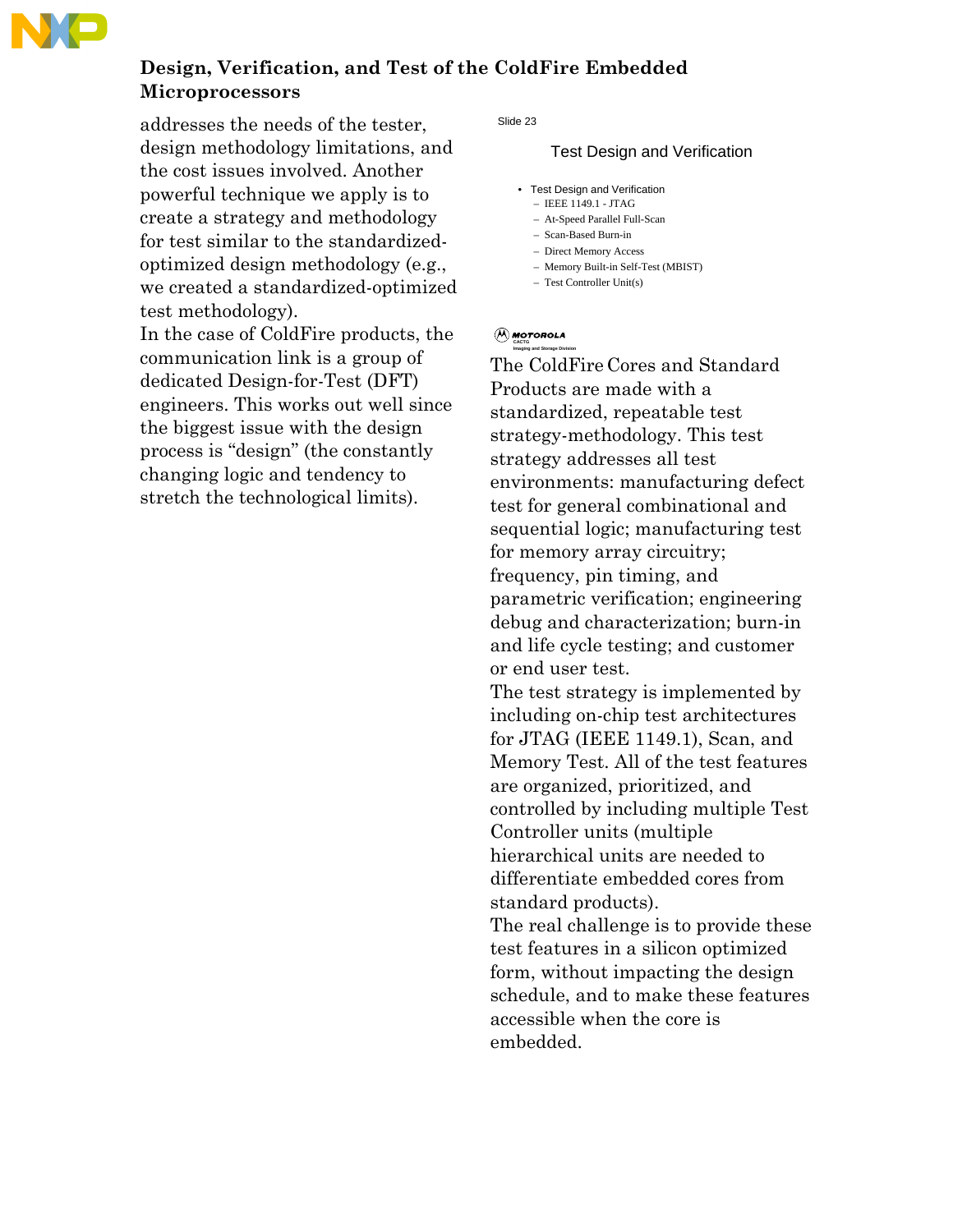

Slide 24

#### Test Design

- IEEE 1149.1 JTAG
	- Goals
		- Designed for Customer Test • Repeatability - Ease of Include/Delete
		-
	- Implementation
		- Parameterized Re-Use TAP Controller HDL
		- Boundary Scan Ring Insertion – Input Capture and Output Update HDL Macrocells – Follows Pad Order

## **CACTG Imaging and Storage Division**

For the customer test environment, standard products include logic that is compliant with the IEEE 1149.1 Standard (also known as JTAG). Since Core products may not include JTAG logic (it is generally only used at the package-pin-level), the methodology had to allow the ability to easily include or remove the JTAG logic from the model. The JTAG logic is a pre-existing re-use register transfer level (RTL) model of a TAP controller with preprocessor (MPP) parameters that allows the addition of instructions above and beyond the required Extest, Bypass, and Sample-Preload (e.g., idcode, hiz, clamp). This can be done because the JTAG is based on a standard and does not need to change from part to part.

The boundary scan ring is placement optimized, so the boundary scan cell order is the same as the pad order. To make boundary scan insertion and understanding of the boundary scan ring simple and easy, the boundary scan ring is made by stitching together input capture cells, and output update cells that are represented as single hardware

description language (HDL) model entities (as opposed to loose or synthesized logic components).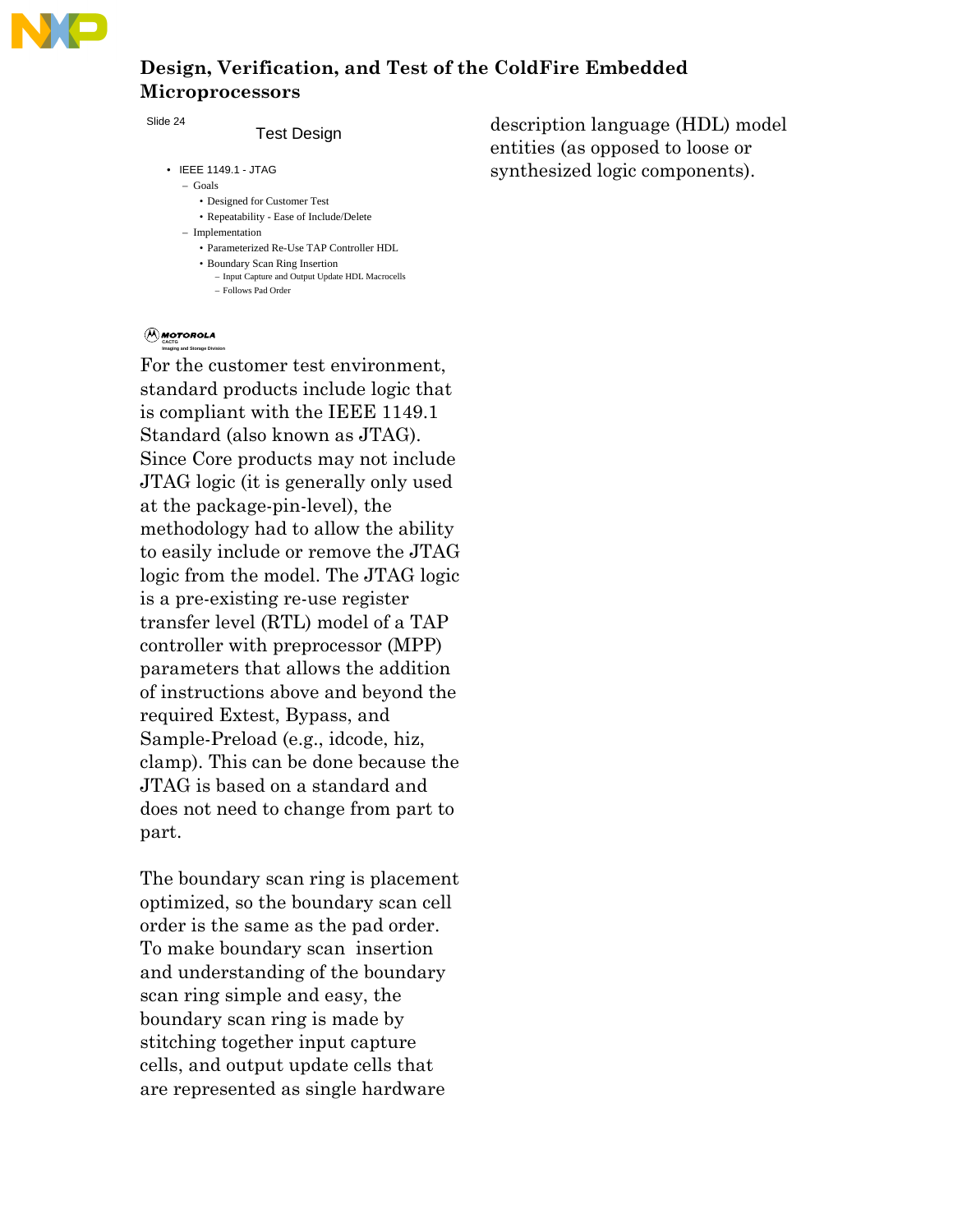

Slide 25

#### Test Design

- IEEE 1149.1 -JTAG cont. – Implementation cont. • BSDL Generation Environment
	- Issues
		- TCK -vs- Clock in Mixed Functions
		- TCK clock signal management
		- Pin Specifications

### **CA** MOTOROLA

**Imaging and Storage Division**

Once the JTAG part of the model is complete, the Boundary Scan Description Language (BSDL) file must be developed as a deliverable to the customer, and as a resource for pattern generation. The customer can then use this file to understand the configuration of the JTAG logic, or for ATPG. An internal tool known as MJTAG has an environment that is used to quickly generate the BSDL.

There are some issues with the current JTAG design methodology, but they are being addressed. One problem is in the ability to smoothly conduct chip-wide static timing analysis since TCK has no defined relationship to the system clock. Related to this is the fact that there is no "fixed" frequency defined in the standard. Not correctly constraining the Synthesis tool can result in a weak clock tree (too many loads - not enough drive strength). A specific effort must also be made to timing analyze the clock -vs- shift path (clock skew analysis) to ensure that no data race conditions will result. A fixed frequency and pin timing specification was developed

mostly for the synthesis process to ensure that constraints were developed for the JTAG to meet "a" target frequency and the pin specifications (operating without a specification means leaving the JTAG logic unconstrained).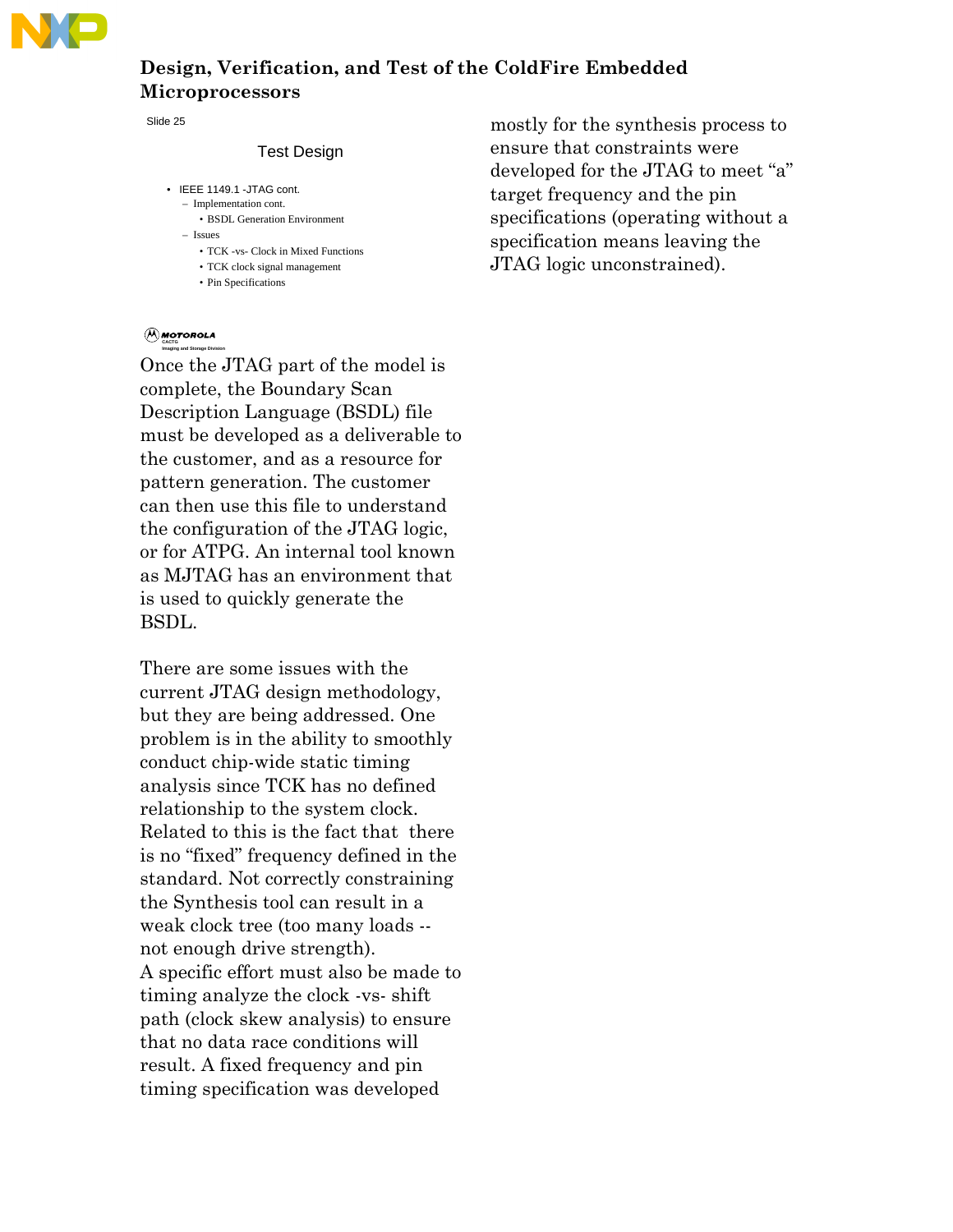

#### Slide 26

#### Test Verification

- IEEE 1149.1 -JTAG
	- Goals
		- Ensure IEEE 1149.1 Standard Compliance
		- Verify interaction with functional logic/pins
	- Implementation
		- Tool Generated ATPG Based on BSDL
			- Compliance Test – Simulation Environment
			- Manufacturing Test

### **CA** MOTOROLA

**Imaging and Storage Division**

After the JTAG logic is modeled (designed), it must be verified just as any other logic block included in the chip must be verified (functional operation and frequency). However, the JTAG is somewhat different in that an IEEE standard exists (1149.1) and functional verification means "standard compliance". At the chip-level, the JTAG controller and the boundary scan ring must also be shown to correctly interact with the chip logic and the package pins. To meet these goals, the BSDL is used to generate several test patterns: a compliance pattern; a manufacturing-production test parametric pattern, tristate leakage pattern, and fault-defect coverage pattern. These patterns are then applied to the RTL model, and to the gate-level netlist after synthesis. These patterns are also delivered to the tester as possible production test patterns after passing through a translation step.

Slide 27

#### Test Verification

```
• IEEE 1149.1 -JTAG cont.
   – Implementation Cont.
       • Static Timing Analysis
          – TCK -vs- Shift
           – TCK Ambiguity Checking
          – Pin Specification Compliance
   – Issues
       • Simulation requires "hand edits & eyeball finds"
       • Tool only generates for "Standard Instructions"
```
### **CA** MOTOROLA

**Imaging and Storage Division**

Aside from simulation based verification, the JTAG must be timing analyzed. There are several reasons to do this: to conduct a clock skew assessment to ensure that there are no shift races; to ensure that the internal JTAG logic makes the design frequency goals; and to ensure that the pins meet their specifications (clock-to-out, input setup).

Although the verification is largely automated by relying on BSDL generation and ATPG against that BSDL, there are still manual, or scripted, tasks required from each different chip implementation. These are mostly from having to find certain internal nodes in the synthesized logic as display nodes for boundary scan ring verification. There is also a shortcoming in that the ATPG tool can only generate vectors for the "standard instructions" that are described in the IEEE standard. There is no method available to fully explain the intention or operation of a private or custom instruction with just the BSDL description.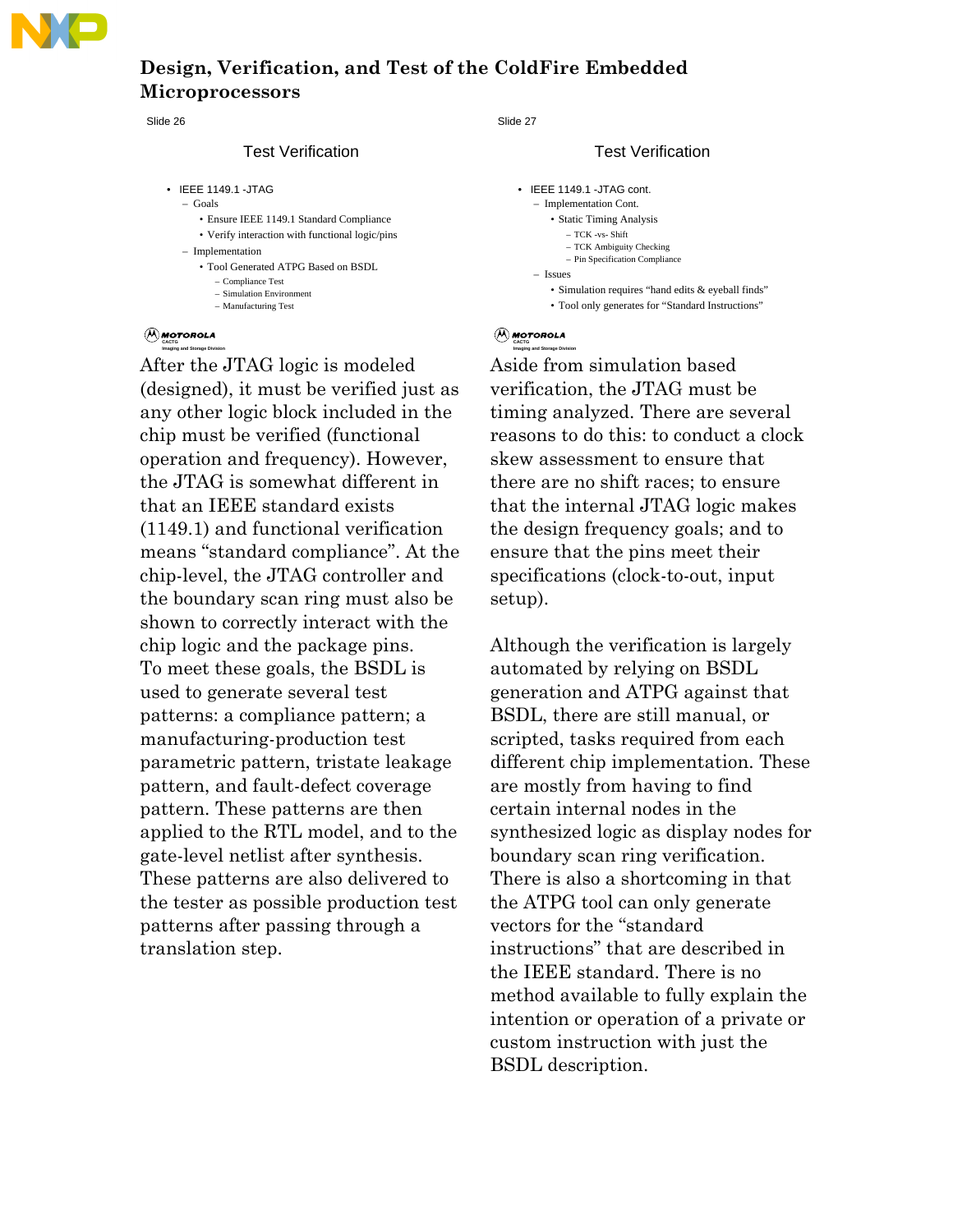

Slide 28

### Test Design

- At-Speed Parallel Full-Scan
	- Goals
		- Low Shift Cost
		- At-Speed AC Verification One Edge Set
		- Repeatability Automation
	- Implementation
		- Many Scan Chains
		- Interface Pins "Borrowed"
			- Interfaces and Safe-Shifting HDL Modelled – Speed Assessed and Managed
- **CA** MOTOROLA **Imaging and Storage Division**

All general combinational and sequential logic is tested by scan. The key goal in supporting a scan environment is to make the "test cost" a lesser expense than using functional vectors (higher coverage and fewer clock cycles or tester memory space used). To this end we like to have optimized scan vectors with a shift depth of about 100 clock cycles.

Another test cost cutting technique is to support only one tester edge set. This is done by architecting the scan in such a way so that the tester pin timing is identical in scan mode to that used in functional mode. The scan interface and the internal scan must also support the ability to operate at, or above, the target functional frequency. The most key goal here is to make the ability to include "at-speed", "one edge set" scan a simple exercise to the design staff with minimal impact to the design schedule.

These goals are implemented by "borrowing" many functional pins to be used as the scan interface, and maintaining the functional pin

timing during scan mode. This has resulted in various numbers of scan chains being used on different ColdFire products (e.g., between 25 and 50 scan chains). To ensure that the scan interfaces will make "atspeed timing", the scan input and output interfaces and the dynamic safe-shifting logic are modeled, synthesized, and timing analyzed with the rest of the chip.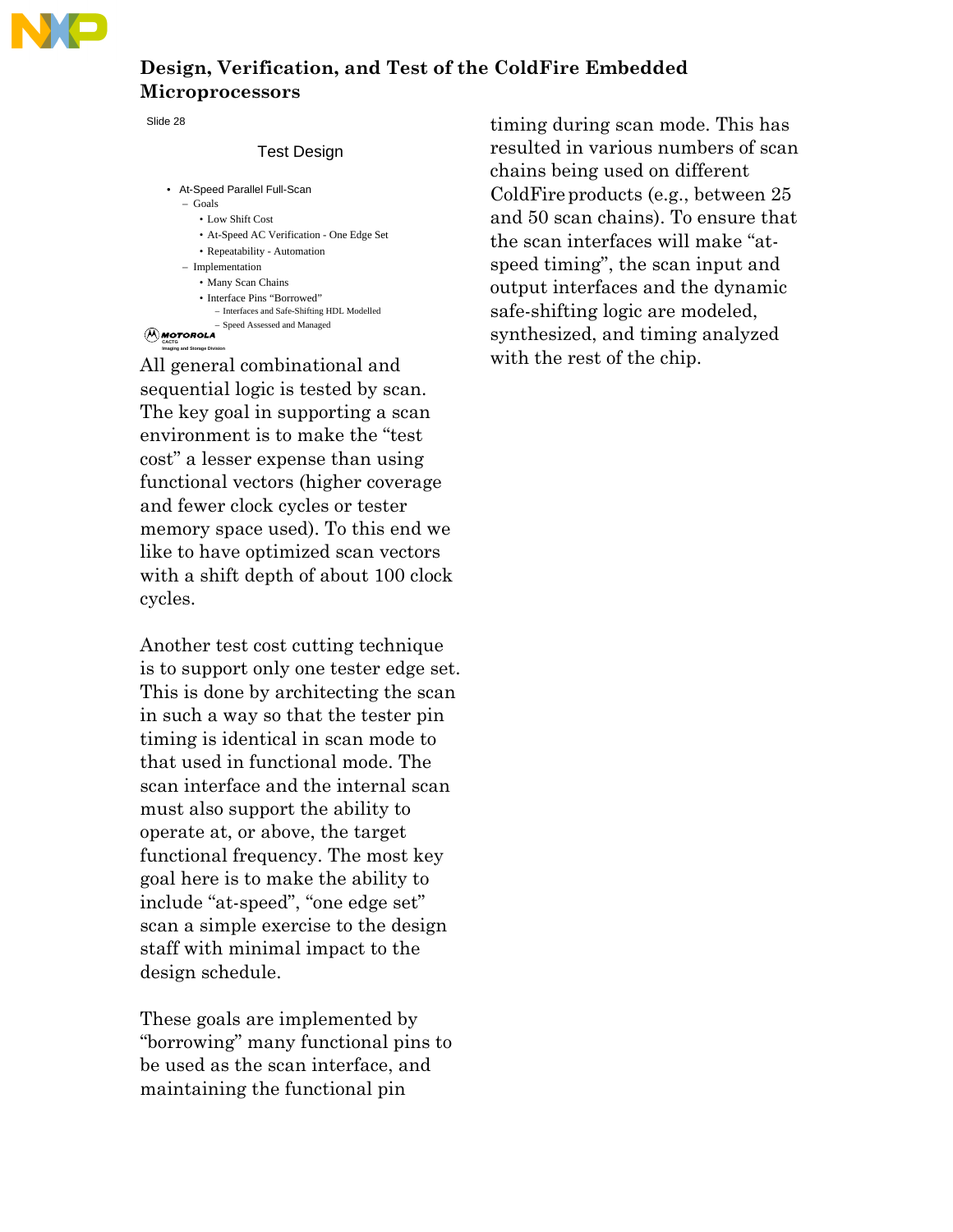

Slide 29

#### Test Design

- At-Speed Parallel Full-Scan cont.
	- Implementation cont. • Scan Insertion
		- Scan Cells by Replacement
		- Scan Connections by "Physical" Location
		- Scan Enable "Tree'd"
	- Issues
		- Scan Insertion Still Labor Intensive
		- Non-Static Forcing Requires Speed Management

#### **CA** MOTOROLA **Imaging and Storage Division**

The model passes through synthesis with only the scan interfaces and shift safety logic modeled. The scan cells, scan data connections (SDI-SDO), and scan control (SE) are netlist-physical scan inserted. To ensure that the scan connections will make speed, they are connected in an optimal fashion based on physical location. This minimizes metal usage and relieves route congestion. The scan enable also becomes a critical timing path for at-speed operation. The SE signal is treated as a clock tree to manage the skew and delay across the chip.

There are still some issues with this methodology. The scan insertion process requires extracting layout information and inserting it into the netlist prior to routing. Clock tree and SE tree insertion is also a labor intensive process.

One of the issues of using at-speed scan for AC verification has to do with the de-assertion of the scan shift state. A scan sample must occur when the logic is in an almost functional state. This prohibits the use of "static forcing functions" such as scan mode, and requires dynamic

control signals. This is the reason that the scan architecture must be speed assessed and managed.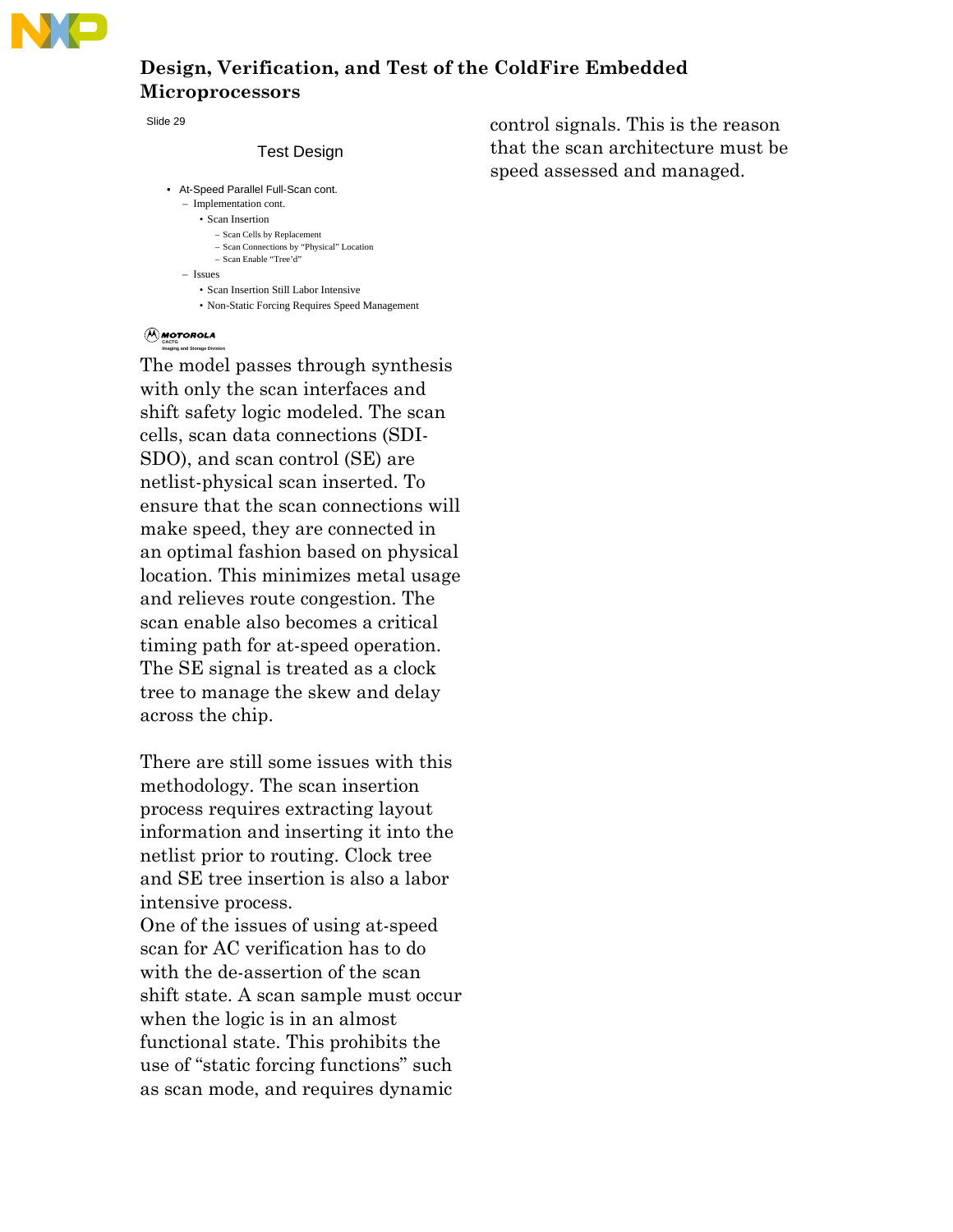

Slide 30

#### Test Verification

- At-Speed Parallel Full-Scan
	- Goals
		- Safe Shifting
		- At-Speed Operation
		- Coverage-Vector Budgets
	- Implementation
		- Behavioral Scan Rapid Prototyping
			- Early Netlist optional scan interfaces – Tool-Based Scan Rule Checking
				- Early DFT and Design Violations and Problems
				- Clocking, Shifting, Legal Constructs, Contention

### **CA** MOTOROLA

**Imaging and Storage Division**

The verification of the scan architecture is required to prove that the shift process can operate smoothly and that there is no shiftblocking or driven contention. The verification process must also address whether all the scan cells used in the scan chain are legal scan cells, and that all sequential elements not in the scan chain are supposed to be non-scanned. Since the scan architecture will be used for AC test as well as DC test, then the frequency of operation of scan chains must be determined. The verification process also generates the data or metrics on fault coverage, speed assessment, vector count, ATPG run-time, and the potential test time. These measurements are required to be available early in the design flow to allow the scan architecture to be changed if necessary.

The scan verification process is done in several stages on ColdFire products. Very early in the design process a netlist is created through rapid DFT analysis mentioned earlier. This netlist does not necessarily have to have the final

scan architecture. The first time through the process is usually done by declaring only one scan chain and a dedicated scan input and output just to get an early netlist before any scan definition work is done. As the design matures this process is repeated and, eventually, the rapid prototype scan interface is identical to the final interface with multiple scan chains based on borrowed functional pins.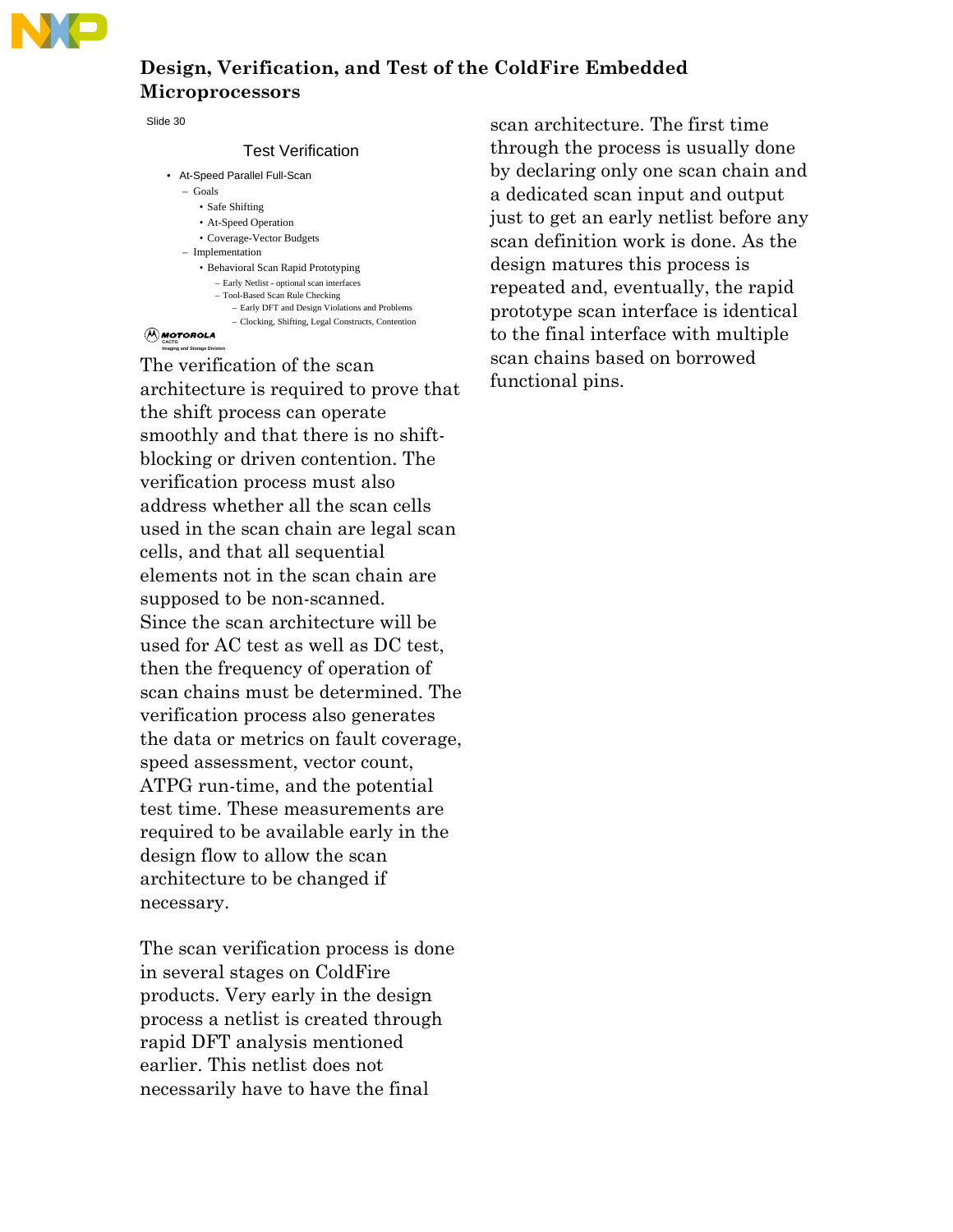

Slide 31

#### Test Verification

- At-Speed Parallel Full-Scan cont.
	- Implementation cont.
	- Behavioral Scan Rapid Prototyping cont.
		- Tool-Based ATPG – Early Run-Time Assessment
		- Early Fault Coverage
		- Early Vector Sizing
		- Early Problem Areas
- **CA** MOTOROLA

**Imaging and Storage Division**

The early prototype netlist with scan inserted allows the Mentor DFT tools (DFTAdvisor) to be used to check for compliance to scan design rules such as safe shifting, legal cells in the scan chain, no driven contention during scan test operation, no scannable flip-flops not in the scan chain, no inversions in the scan enable control signal, and no blocked shift paths due to disconnections, asynchronous clears or sets, or logic in the shift path. The netlist is also used for early vector generation. The Mentor Fastscan tool is used to verify that the process control scripts are valid and correct; that there are no fault coverage or design problems; that the vector sizing is within tester size and cost goals; and to get a feel for the ATPG tool runtime.

The rapid DFT analysis is valid because the "rapid synthesis" process generally produces more gates than a "timing and area" constrained synthesis. This makes for a pessimistic analysis (more faults than in the mature design).

Slide 32

#### Test Verification

- At-Speed Parallel Full-Scan cont.
	- Implementation cont.
		- Multiple Build Practice ATPG's
			- Verify Design Changes -vs- Scan Requirements
			- Optimizes Scan Needs
			- Tool-Based ATPG
				- Evolving Fault Coverage
				- Evolving Vector Sizing
				- Final Vector Generation Run-Time Assessment

#### **CA** MOTOROLA **Imaging and Storage Division**

The design matures as a regularly scheduled model release process occurs. Several of the model releases are synthesized and even passed through the physical mapping process. Some of these netlists are used as "practice" netlists in the same way the rapid prototyping was used early in the design process. This practice is done to ensure that "bug fixes" and "design changes" do not violate the scan rules, and to assess the various sizing (vectors, fault coverage, runtime). Since the design will slowly evolve toward the final form, the measurements approach their final form. The measurements may be used during the design process to adjust the scan architecture itself. As the design matures, the number of flipflops to be included in the final design will become apparent. The number of flip-flops and the number of scan vectors may result in the increasing or decreasing of the number of scan chains.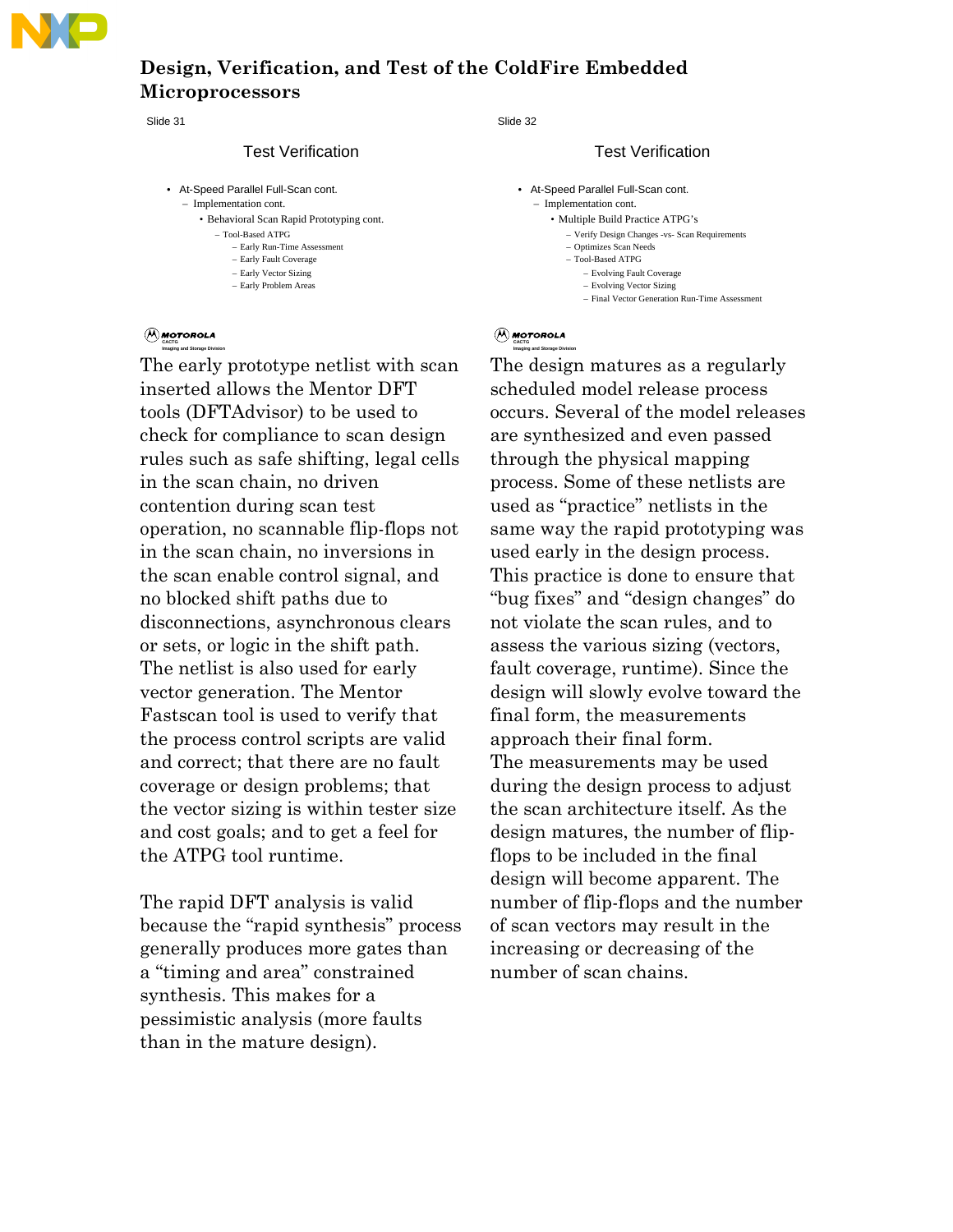

Slide 33

### Test Verification

- At-Speed Parallel Full-Scan cont.
	- Issues
		- Disk Space for multiple ATPG runs
		- Model Release Schedule -vs- ATPG
		- Experiment Configuration Management – Library Changes
			- Netlist Versions
			- Control Script Versions

### **CA** MOTOROLA

**Imaging and Storage Division**

There are still several issues with the at-speed scan verification methodology. The biggest problem we encounter on a regular basis is the amount of disk space that is required to store ATPG data for multiple-chips and multiple runs per chip. This is loosely tied to the model release schedule. If the design team releases a new model each week, then there is a potential to have a new verification netlist each week. The whole "rule-check to vectors to fault coverage" process may take more than a week, so "which netlists do we choose to check?".

The amount of data and disk space may be a problem, but the keeping track of many experimental netlists for multiple chips, netlist versions, library element changes/fixes, vectors (experimental -vs- final), and control or run scripts is a full-time job in itself. We have an internal configuration management environment, and it can track all of the normal "chip build" items, but storing vectors is a whole different problem.

Vectors are "large" files. When new vector file versions replace old vector file versions, the files are generally completely changed, and the previous version is rendered invalid (except in a few cases). Also, the files must be stored in some sort of compressed format. Because of this, we store our vector files apart from our configuration management toolenvironment, and have the individual DFT engineers store them with the ZCS utility.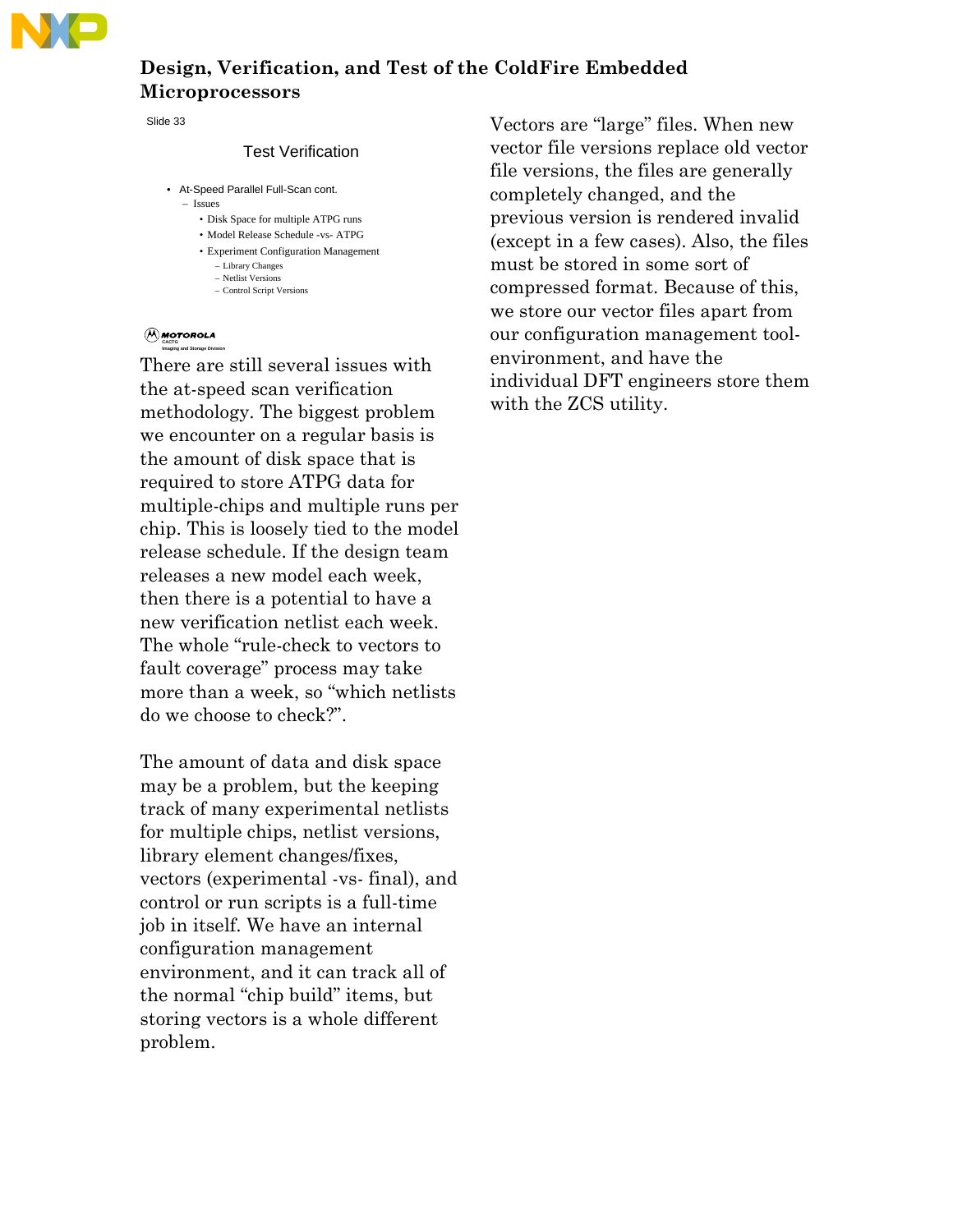

Slide 34

#### Test Design

• Scan-Based Burn-in – Goals • Minimum Interface to Chamber • No Other Active Components – Implementation • All Scan Chains Concatenated • PRPG Drives Data - LFSR Compresses Data – Issues • Requires Extensive "X" Management

### **CA** MOTOROLA

**Imaging and Storage Division**

The same scan architecture can be used for burn-in testing. Since the environmental chamber has a limited electrical interface passing through the door, and since there is a preference to not have active components other than the ColdFire products under test inside the chamber, the scan architecture was designed in such a way to meet these goals.

The minimum number of signals passing through the door requirement was met by externally connecting (outside the package) all of the scan inputs and outputs together into one single scan chain. This scan chain can be driven from an initializer and a Linear Feedback Shift Register (LFSR) used as a Pseudo-Random Pattern Generator (PRPG) located external to the chamber, and the results of the scan testing are compressed by another LFSR used as a signature analyzer. An issue discovered during the implementation of this methodology was the need for "absolute" Xmanagement inside the part. Any non-scan device, or non-controlled memory array that allows nondeterministic values (logic X's) to be

sampled into the scan chains causes test result errors. Each nondeterministic value that can be sampled multiplies the number of possible signatures by two.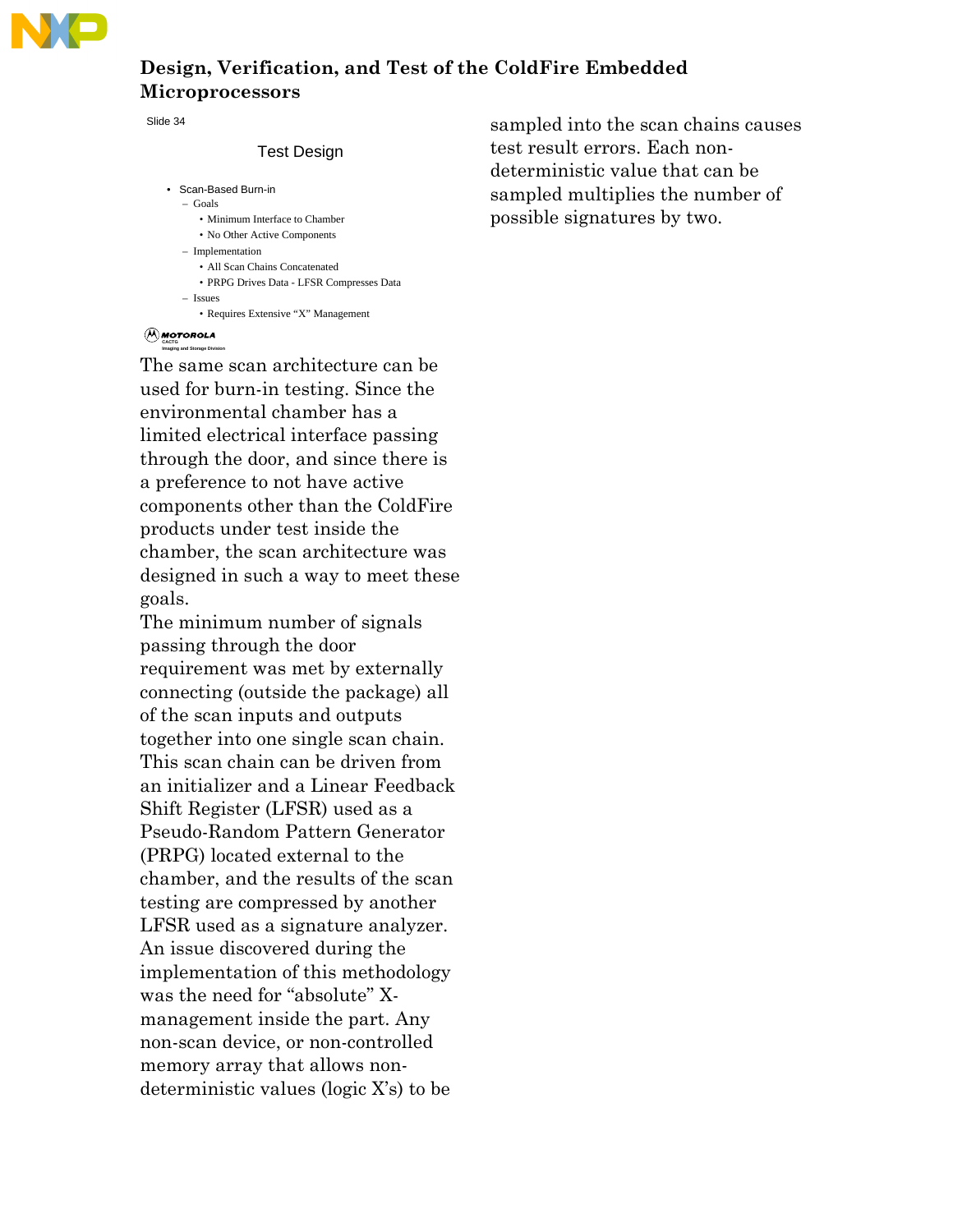

Slide 35

#### Test Verification

- Scan-Based Burn-in
	- Goals
		- Verify Operation • Predict Signature
	- Implementation
	- PRPG Converted into a Vector Stream – Vector Stream HDL Simulated
	- Signature Calculated
	- Issues
		- The Signature

### **CA** MOTOROLA

**Imaging and Storage Division**

The scan-based burn-in verification is not for chip build verification. The verification steps are that the Xmanagement must be checked and that the chip can operate with all of it's scan chains tied together into one single scan chain. This verification is done by taking the data stream created by the initializer and the PRPG LFSR and applying it to the chip during a simulation run. The simulation is run until functionality is generally verified, since the simulation could take a long time.

The ability to operate all the scan chains when tied together is done by conducting timing analysis on the input and output pins used for the scan interfaces, and looking at the data with respect to the clock-to-out and input setup time specifications needed for the burn-in frequency (which is slower than the operational frequency due to the burn-in equipment limitations).

The other major goal of verification is to calculate the signature. Currently, we have not found a way to successfully "quickly" find the signature other than a long and

laborious simulation. There is a shortcut, but it only works for shifting vectors through the part with no sampling being done (scan) enable is never de-asserted - so only the flip-flops are checked for errors however, the part is well exercised even if the combinational logic is not fault-detected). This can be done by applying the PRPG output to the Signature Analyzer directly as a mathematical division operation.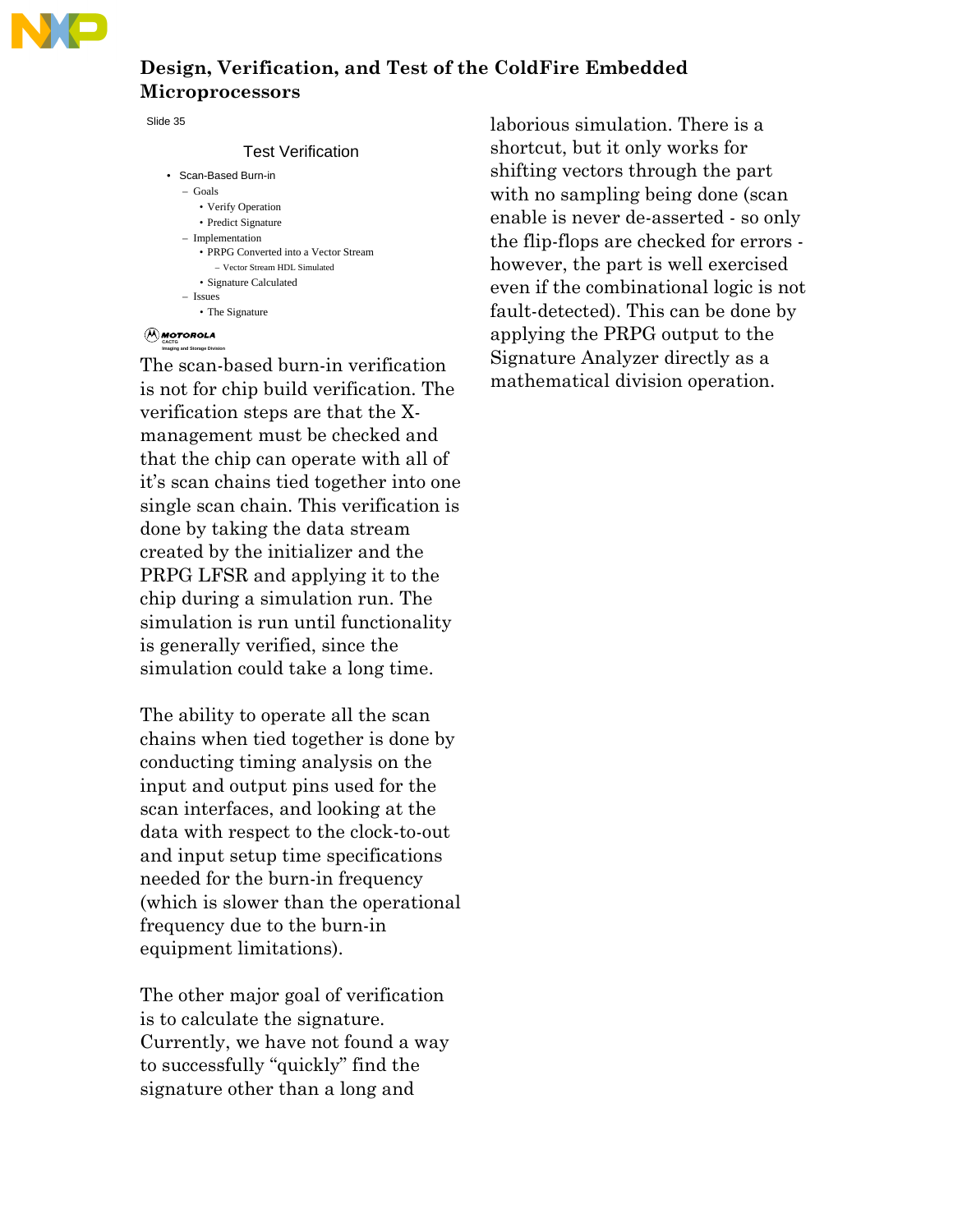

Slide 36

#### Test Design

- Direct Memory Access – Goals
	- Designed for Direct Tester Feature
	- Bit-Mapping for Characterization
	- Implementation
		- Interface Pins "Borrowed" – Borrowed Interfaces HDL Modelled
			- Access Enters Data Path

## **CACTG Imaging and Storage Division**

Some of the ColdFire Standard Products include embedded memory arrays. The in-house established method for production test and characterization, was to use a builtin tester function that generated algorithmic memory tests. This kept memory test vectors from consuming tester vector space/memory, but required implementing some form of direct memory access.

Cost of test is as critical for memory testing as it is for scan. So, similarly to the scan, the interface is borrowed from functional pins, and the edge set is preserved across this test mode as well. The problem with direct memory access, however, is the number of pins that must be borrowed. Generally, there is the Data Bus (32), the Address Bus (24), the Read/Write control signal (1-2), and any extra signals such as "which memory is being tested".

Since direct memory access is used for DC and AC testing, the test architecture must be designed to operate at-speed. The architecture is basically implemented by placing multiplexors in the memory data,

address, and control path to take over these paths during a test mode. Since memory access time may be a frequency limiting factor, it is not wise to place the multiplexors in the cone of logic nearest to the memory array. The tester function has the ability to adjust to pipeline sequentiality, so the access to the memory array is designed further up the data path (to the tester extra pipeline stages just make the memory look like a 33-bit or 34-bit word).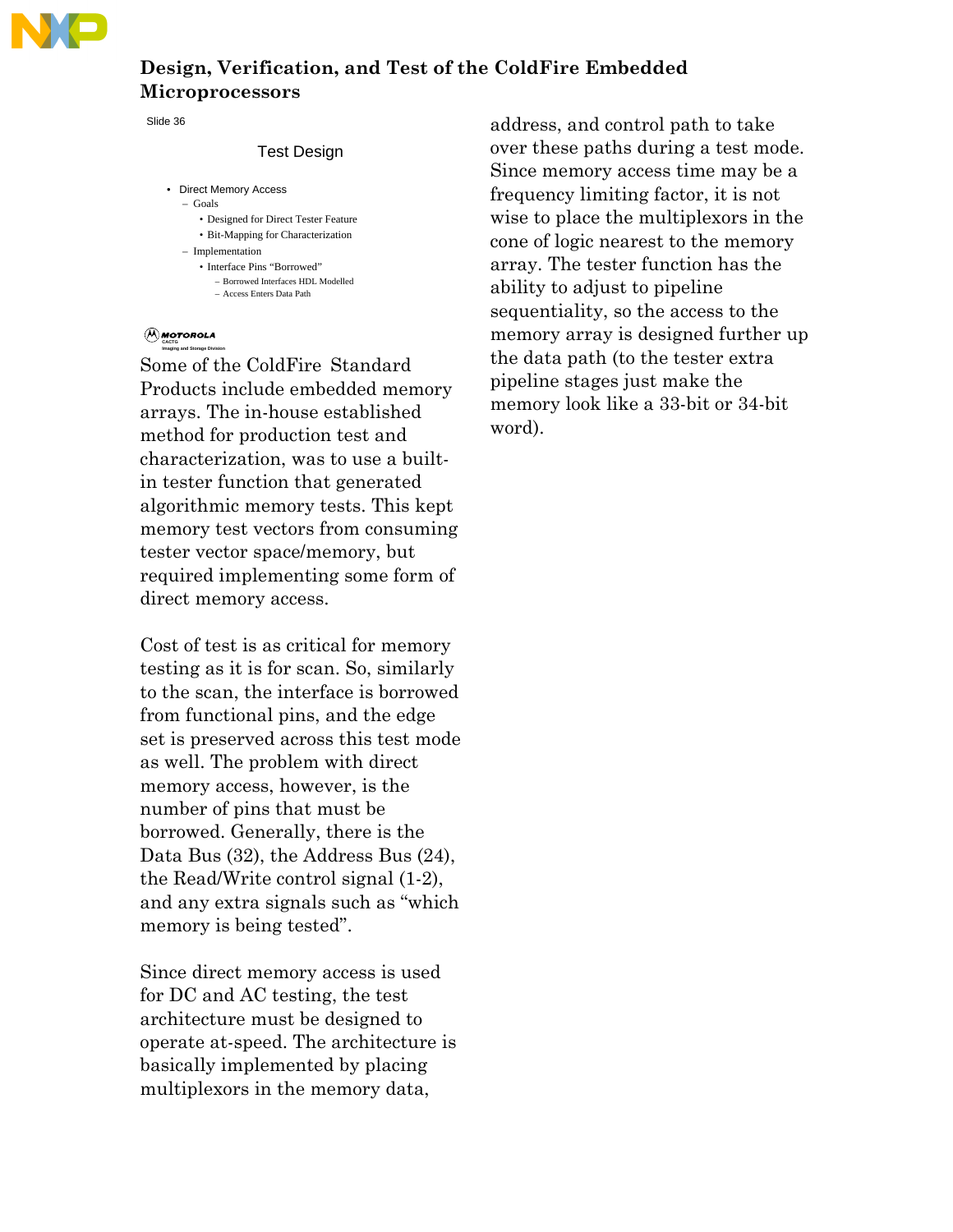

Slide 37

### Test Design

- Direct Memory Access cont.
	- Issues
		- Deep Sub-Micron Route Cost
		- Design Changes
		- At-Speed Requirement Speed Management • Many Chips - Same Process
		- One Edge Set
		- Doubly Embedded Memory

## **CACTG Imaging and Storage Division**

There are many issues with using a direct memory access test architecture. One of the main complaints is that there must be "wire" routes brought from each memory array out to the "many" pins. As designs move into the "deep sub-micron" area from .5 micron and below, routing dominates timing, and layout becomes more routelimited. If there are not enough package pins, then internal logic must be added to allow partial words and partial addresses to be time multiplexed.

One key concern is the instability of the design during development. Since the test architecture is related directly to the memory architecture, every small design change require a test architecture change (we don't have the luxury of waiting until the final version of the memory architecture exists before creating the test architecture). Variations of memory array sizes and types have kept a single "insertable" architecture from being developed.

A good portion of the design process involves making timing. It is difficult to ensure that the edge-set used for functional operation is maintained because of the "wire routing" from the pins to the memory array datapath.

The cost of this memory architecture is high in design time, and chip area (routing in a deep-submicron process), and pins. In the old days, when used on the larger, long development cycle chips, each new chip was with a new process, so characterization was important. However, in the new business with many cores/products made from a single process, this architecture may be overkill.

The biggest issue became evident when the ColdFire architecture was to be embedded. The Core itself was to be embedded within a chip with minimal access of the core pins to the package pins. This resulted in the memory arrays being doubly embedded -- no access to the pins to be used as memory test pins.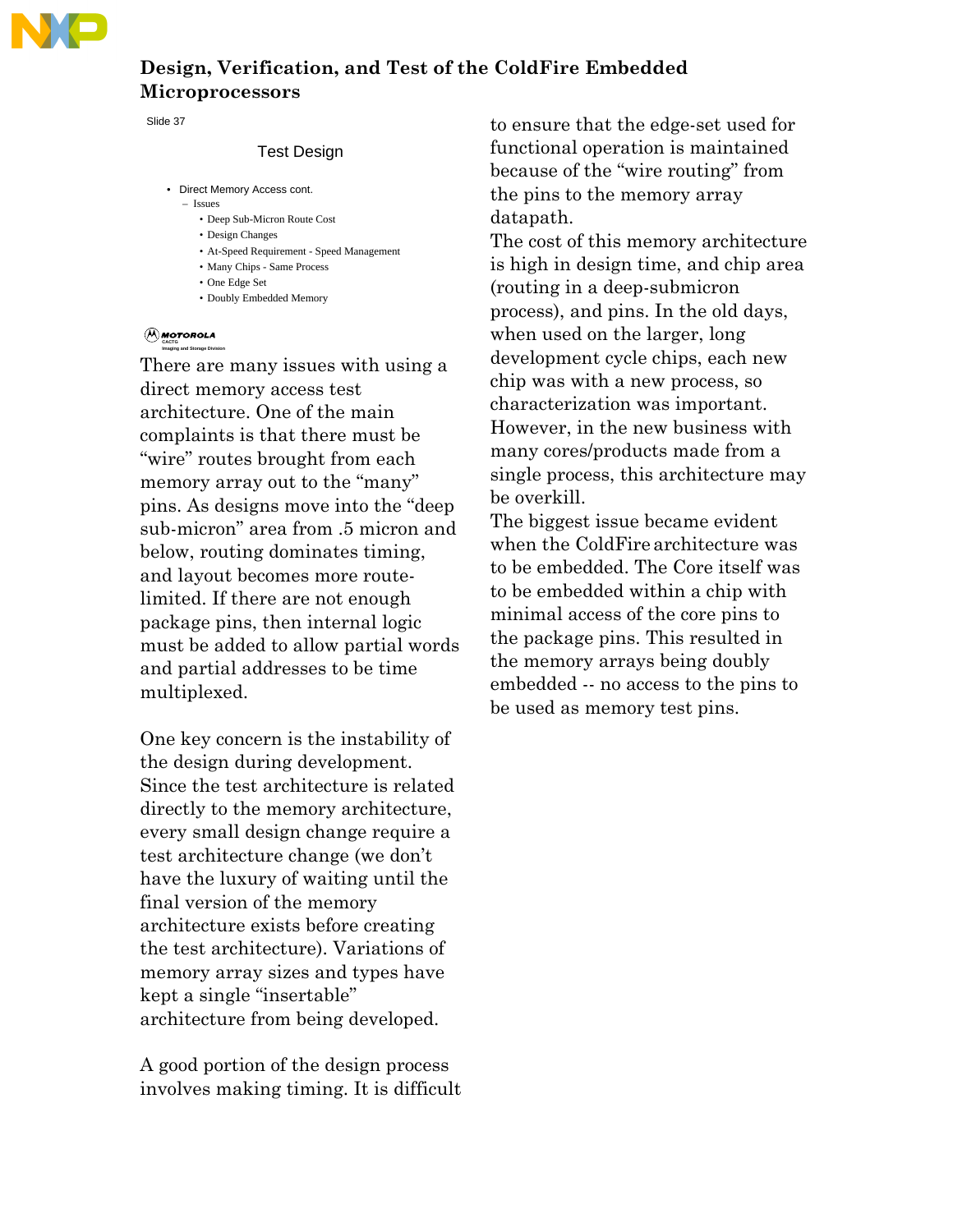

#### Slide 38

#### Test Verification

- Direct Memory Access
	- Goals
		- Verify Operation and Frequency
		- Create Some Production Test Vectors
	- Implementation
		- Functional and Test Operation HDL Simulated – Production Test Algorithm – Retention Test
		- Verification Re-Ran on Model Updates

## **CACTG Imaging and Storage Division**

The verification of a direct memory access architecture is generally straightforward. The goal is to ensure that all the logic related to the memory arrays are operating correctly, and that the memory array itself meets the design goals. The functional verification is done by applying any of several memory test algorithms to a "whole chip" simulation" environment (which exists as part of our overall verification strategy).

The goal is not so much to get "fault coverage" as it is to provide some simulation and operational test "code" to launch the test sequence on the tester, and to provide specific test operations such as "retention testing".

Once the operational vectors have been created, the code is run on each model update (model release).

Slide 39

**Imaging and Storage Division**

### Test Verification

```
CA MOTOROLA
     • Direct Memory Access cont
        – Implementation cont.
           • Static Timing Analysis
           • Fault Coverage from Table
        – Issues
           • Changes in Architecture
               – Pipeline Depth
               – Pin Mapping
               – Number of Memory Arrays
           • Different Test Bench
```
The "fault coverage" of the memory array is assessed by referring to a table of coverage by the algorithm applied (e.g., a March C+ algorithm has a specific set of defects that are targeted, and a related coverage of those defects). We do not actually expect a fault simulator to provide the actual coverage based on vector application.

To ensure timing goals are met, the pathways and control logic for the memory are timing analyzed, and the constraints are hand written to reflect the "cycle" or "timing" differences between a memory array and general logic (e.g., memory access time may not be single cycle). The issues that exist with memory test verification have to do with the constant changes done to the model for each model release. This requires that the test bench or the applied stimulus must be changed on a regular basis. Changes that affect the ability to apply tests are items like "pipeline depth" changes, modifications to the "pin mapping" (which external pins are used for the test interface), and the number of memory arrays, or the segmentation of memory arrays.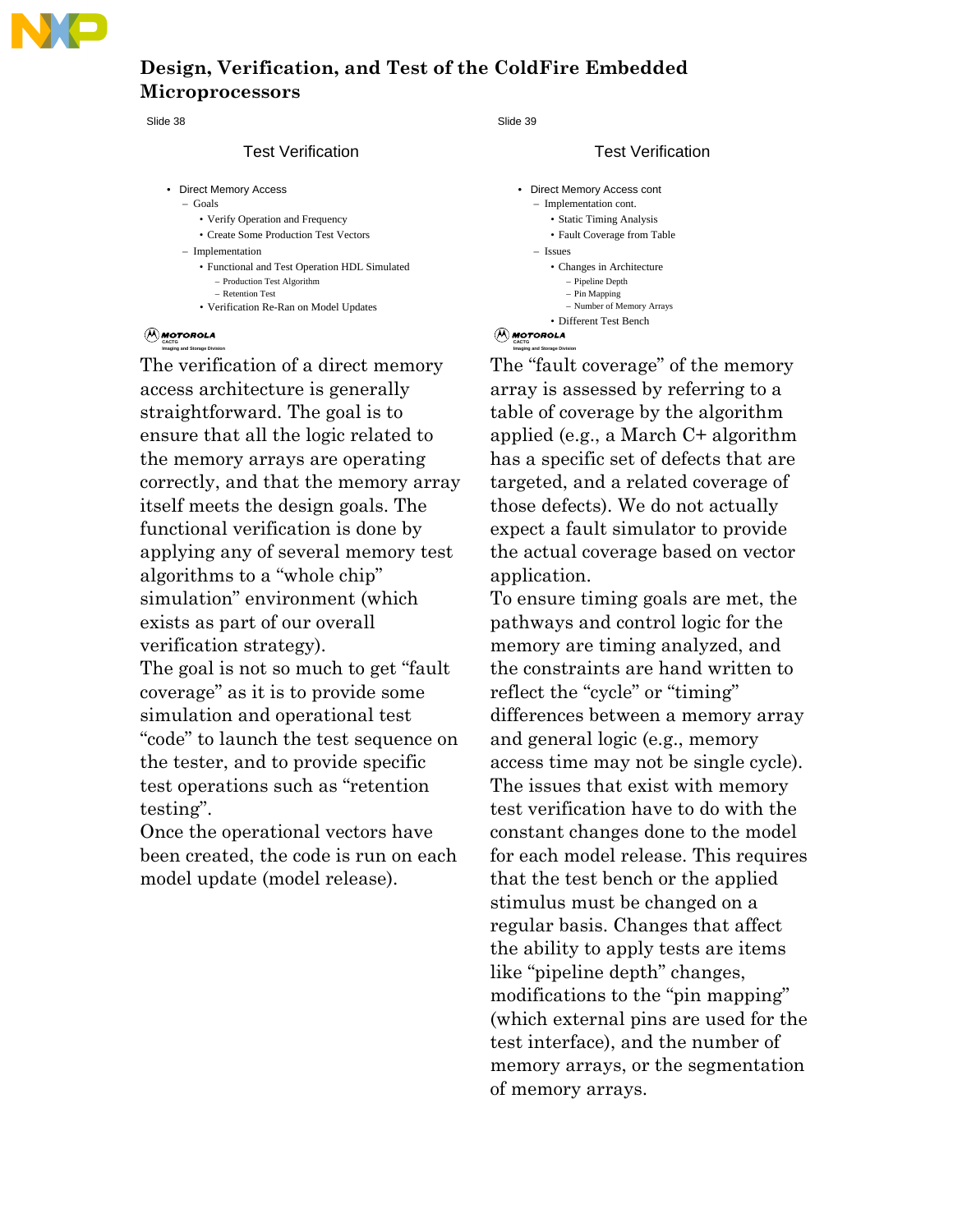

Slide 40

#### Test Design

- Memory Built-In Self-Test (MBIST) – Goals
	- Automation Repeatability
	- Deep Sub-Micron Routing Cost
	- Design/Package Independence
	- Doubly Embedded Memory Solution
	- Implementation
		- Tool Generated HDL
			- Option: One Per Memory Array – Multiple Controllers (BISTed Arrays)

### **CACTG Imaging and Storage Division**

The main goal of the Memory Builtin Self-Test (MBIST) was to solve the shortcomings identified with the direct memory access architecture. This methodology change was done to eliminate the "design intensive" methodology; to minimize the routing cost associated with bringing the internal data, address, and control busses out to the pins; to minimize the required large pin interface; to allow test to be supported no matter how many package pins are supported; and to allow testing of "doubly embedded" memory arrays. Meeting these goals was done by adopting a tool generated Memory BIST methodology, the Mentor MBISTArchitect tool. This involves allowing a software tool to create an HDL model that could go through the synthesis process. The MBIST tool has two basic ways of implementing the test architecture. One method is to support one controller per memory array -- which results in many controllers associated one with each memory array -- this is known as

having BISTed arrays. No matter what is done with a memory array, the test circuitry is associated with it and moves with it as a single entity. This method requires that several logic blocks exist, but minimizes the number of busses that have to traverse the chip.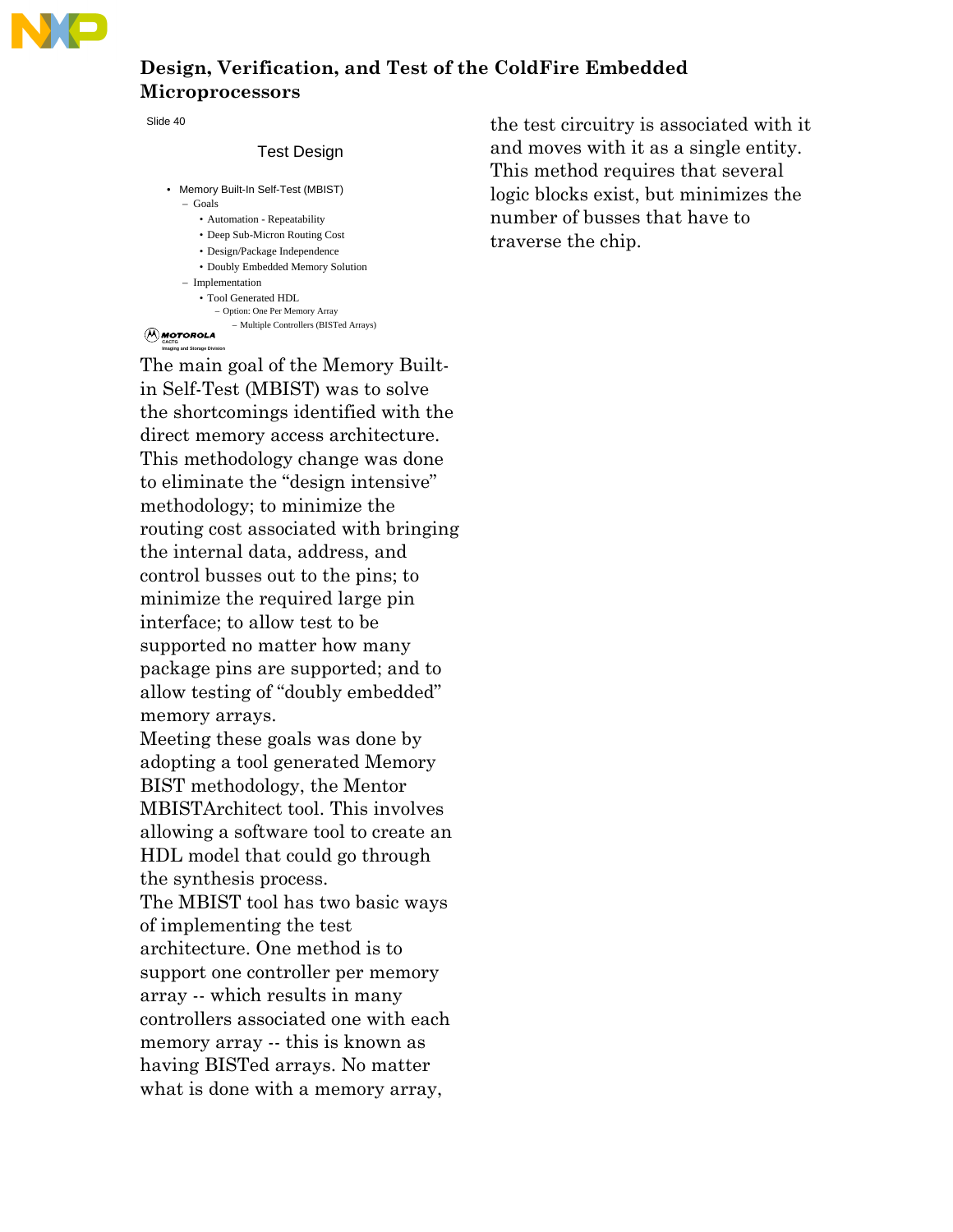

Slide 41

#### Test Design

- Implementation cont. • Tool Generated HDL cont. – Option: One Per Multiple Memory Arrays – One Controller - Several Bus Routes
- Issues
	- Invoking Reporting
	- HDL Styles
	- Input of Design Limitations • Interaction with Other Test Modes

#### **CA** MOTOROLA **Imaging and Storage Division**

The other method of implementing the architecture has to do with making one single chip-level controller, and letting this operate and test many memories. This method has a similar cost to the direct memory access method in that a single design entity will be the source of many busses and control signals. However, the large pin interface will not be necessary. The issues with either MBIST method have to do with what is not provided. There is not a "tool" to decide which method to use. It requires an extensive tradeoff analysis per chip design that involves: how many memory arrays; relative sizing of each array; the size of the busses used; and the location of the memory arrays on the final chip.

There is no acceptable reporting logic. Each chip has different needs such as "fail flags per each memory", "a fail flag for all/any memory", or "a bitmap output". Currently, there is no menu or selection of these. One other big issue has to do with HDL styles. The tool generated HDL implies asynchronous elements

(which we do not allow), and, for our case, was not "non-blocking". We had to hand edit the output code to fix these "style" differences. We recommend that some form of design limitations be an input to the tool to allow some of these cases to be handled.

In the future we also need to address the interaction of the MBIST with other test modes such as IDDQ, scan, and JTAG modes -- what is the interaction, are there one-cycle mode changes, are mode changes destructive, and can other modes be run simultaneously.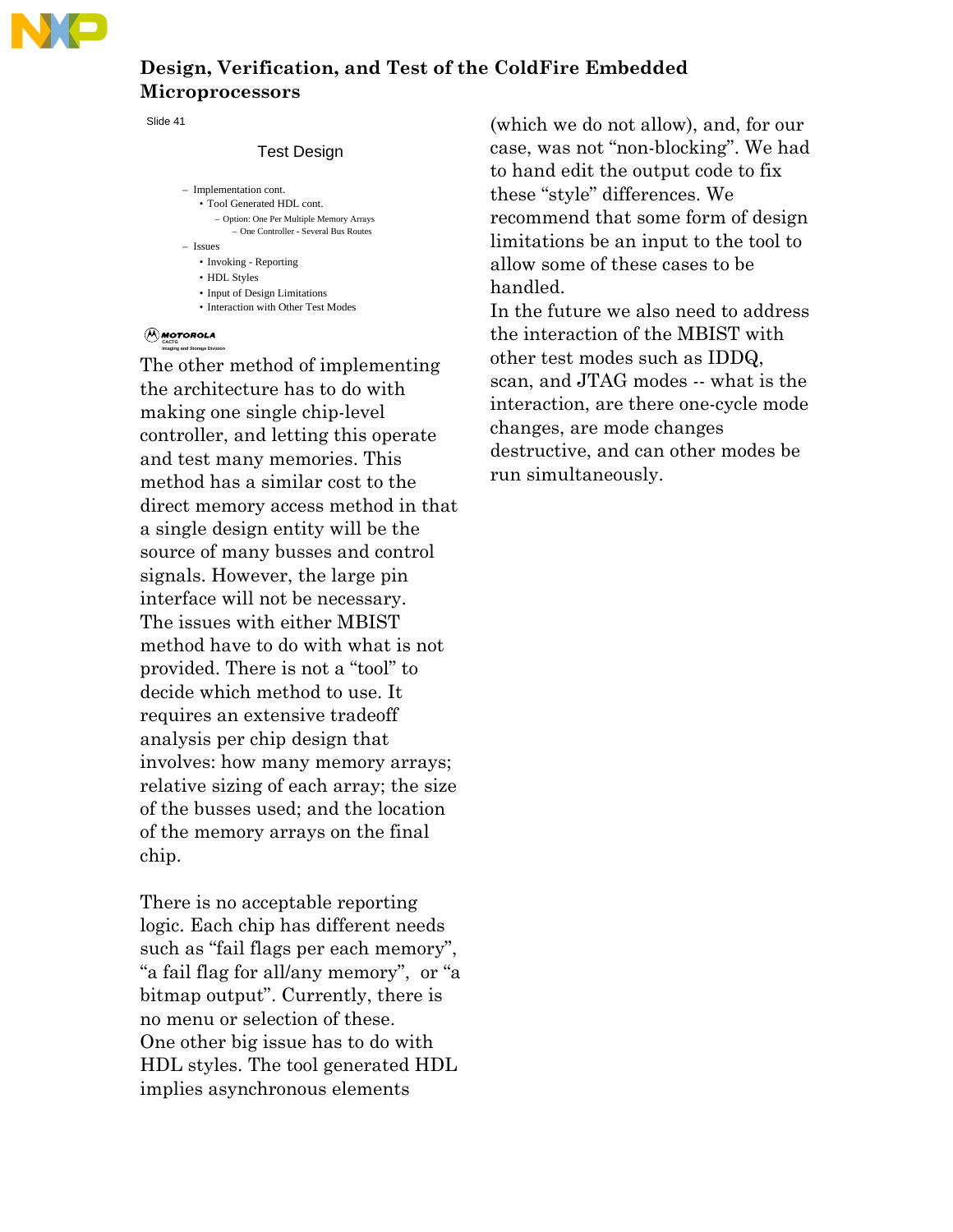

Slide 42

#### Test Verification

- Memory Built-In Self-Test (MBIST)
	- Goals
		- Verify Interaction with Functional/Other Modes
		- Verify Integration Logic
	- Implementation
		- Tool Generated Test Bench HDL Simulated
		- Chip-Level HDL/Gate-Level Simulated
		- Static Timing Analysis • Fault Coverage from Table
- **CA** MOTOROLA **Imaging and Storage Division**

The verification of MBIST has the same goals as the direct memory access architecture, to provide some vector components for the tester, and to ensure operation and frequency. As mentioned earlier, the interaction with scan and JTAG modes must be defined and verified. In addition, there is also the "extra" logic that was added to place the part into MBIST mode, or to report the result of the MBIST test. Some of this logic is not provided by the tool and yet the entire test design must be shown to operate correctly.

The Mentor MBISTArchitect tool creates the logic, and also creates a local testbench. This is useful for verifying the tool output, and can be used to get any signature (if used). However, the verification requires a whole chip operation and interaction. The MBIST logic must also be static timing analyzed since it must be shown to operate at the rated frequency. In our methodology, we decided to allow the MBIST controller to be scanned so that the logic could be "fault tested" by the scan mode. The memory fault coverage comes from a table similarly to the direct memory access

method (the algorithm is embedded in the chip instead of coming from a tester, though).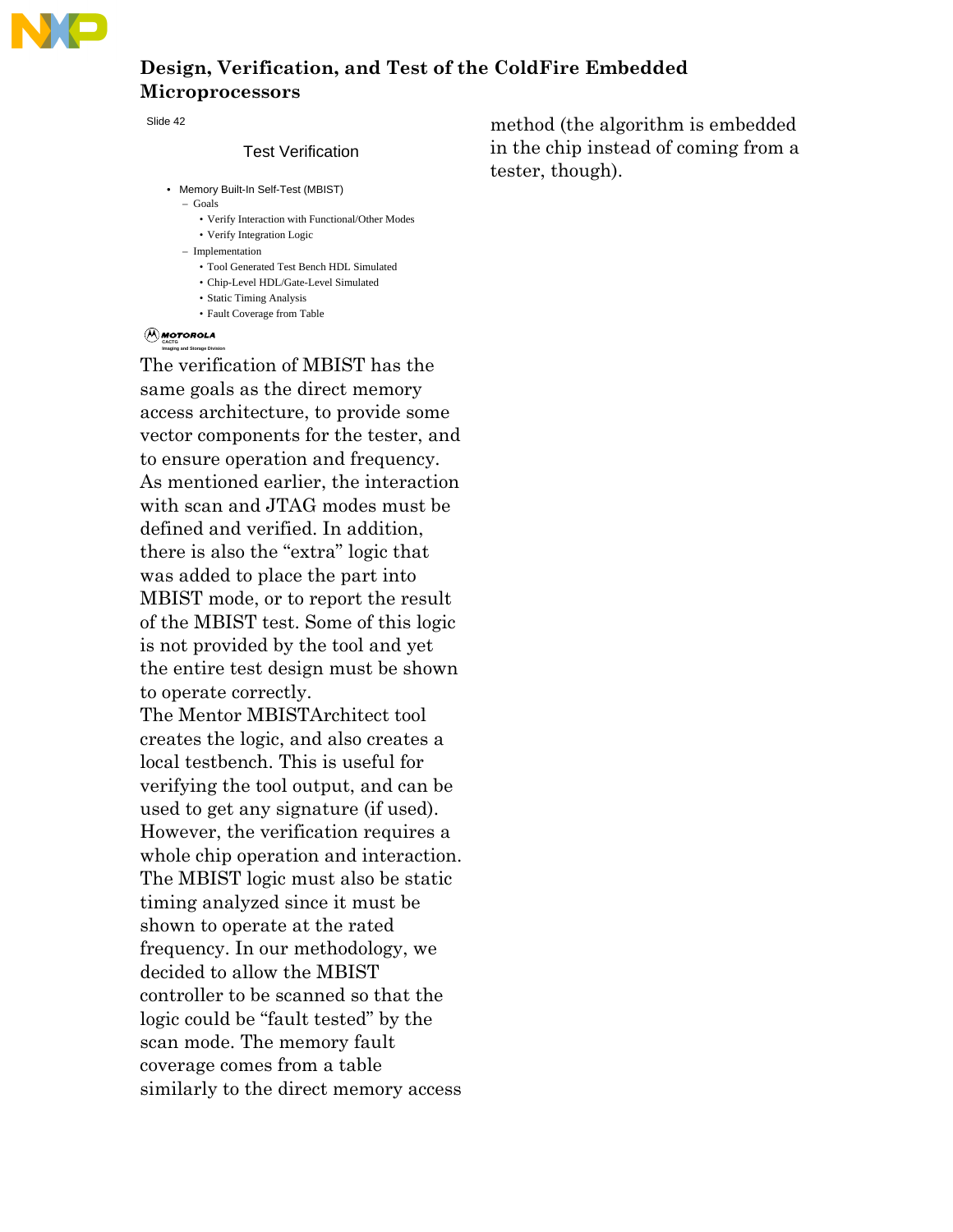

Slide 43

#### Test Verification

- Memory Built-In Self-Test (MBIST) – Issues
	- Expansion of Tool Generated Test Bench
	- Resolution of Internal Nodes
	- Simulation Run-Time
	- Non-Standard Integration Logic

#### **CA** MOTOROLA **I**<br>Page and Storag

There are many issues with the change from direct memory access method to the MBIST method. However, we must say that this change is still fairly new and we expect it to mature in time. The issues are that we must expand the capability of the tool generated testbench to be useful at the chiplevel. When we do the verification on the gate-level netlist, we must "find" the internal nodes in a synthesis netlist that we wish to observe (model names are not always preserved).

The simulation for verification of the MBIST, and all associated memory logic, is the application of the entire memory test. If multiple memory arrays are being tested, and the controllers were designed for sequential operation (one after the other), then run-time can be an issue.

The MBIST has turned out to be as "design specific" as the direct memory architecture in that we have to "hand craft" the integration logic for invoke and report.

Slide 44

#### Test Design

- Test Controller Unit(s)
	- Goals
		- Provide Selection of Test Features
		- Define Interaction Between Test Modes
		- Define Default "Quiescent" Logic Values
		- Provide Consistency Between Family Parts
		- Design Block for All Other Test Features
	- Implementation
		- Parameterized Re-Use HDL Model

#### **CA** MOTOROLA **Imaging and Storage Division**

There is a wealth of test features and capabilities on each ColdFire product (Embedded Core or Standard Product). Organizing, prioritizing, and defining the interaction of these test features and modes requires a dedicated test controller. When test features are being used, other test features must remain quiescent -- when no test features are being used, all test features must remain quiescent.

Having the on-chip Test Controller design unit also allows for consistency between family parts. The scan mode or the memory test mode is always invoked in a similar fashion. The Test Controller is also a design block for other features that may not be test modes per se. For example, there is a single pin dedicated to tristating all outputs for IDDQ and tristate leakage tests. This feature operates in all functional and test modes except for JTAG modes (this is a compliance enable issue).

The Test Controllers are re-use HDL models with parameters included. A preprocessor (MPP) configures the models for each different part based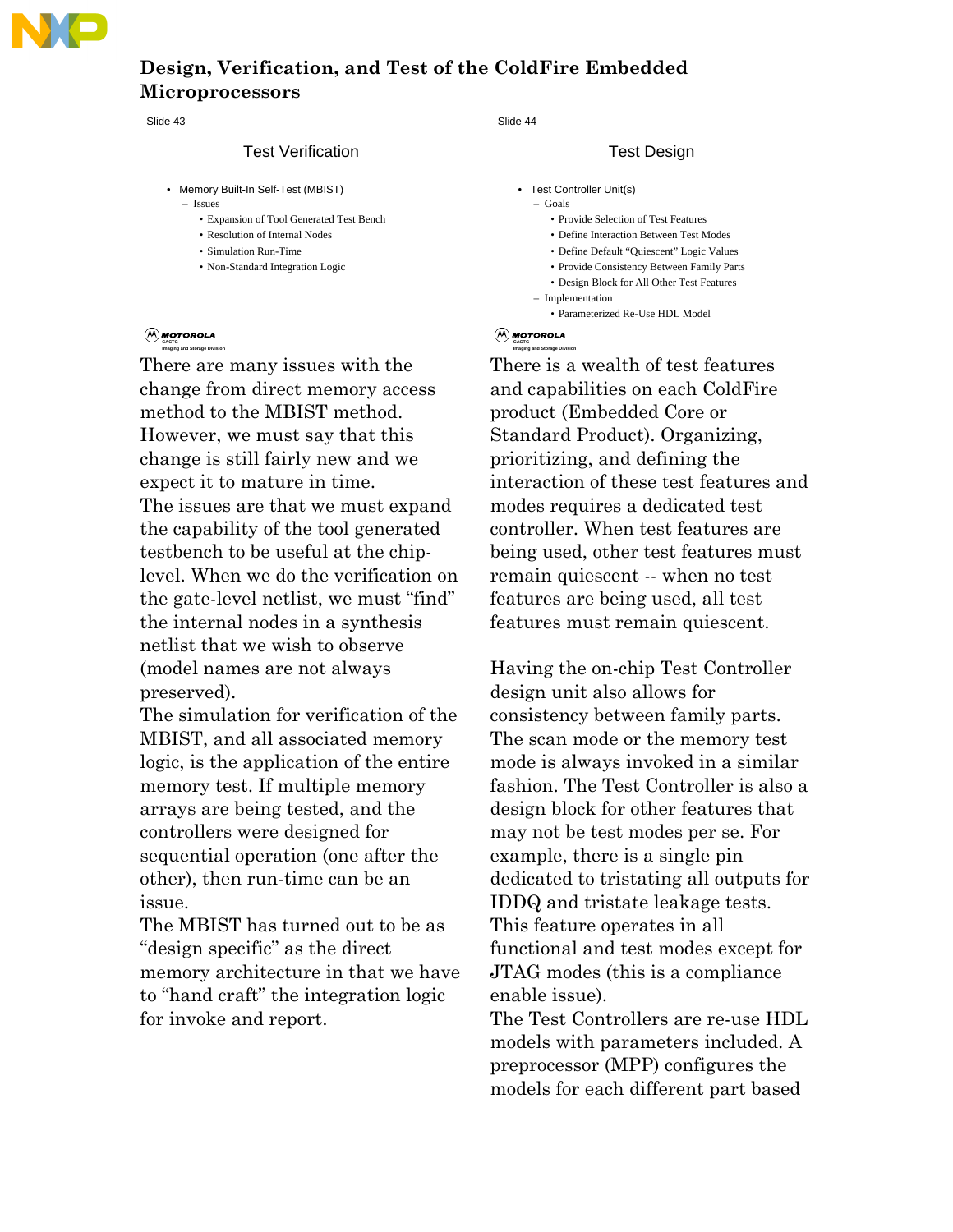

on the mix of test features that are to be included.

Slide 45

#### Test Design

- Test Controller Unit(s) – Issues
	- Different Test Feature Mix Per Part
	- Embedded Core has Different Test Modes
	- Interactions with JTAG Requires Compliance Enable Declaration
	- Requires Violation of Design Rules In Some Cases – Direct Input to Output Asynchronous Paths
		- Direct Input to Memory Array "Non-Timeable" Paths

### **CACTG Imaging and Storage Division**

Even though the Test Controller seems to be a simple concept, there are many issues with it's implementation. Each standard product and embedded core does have a different mixture of features. For example, a Core does not have JTAG whereas a standard product does. Another example is that a first part in a new process may require the direct memory access to allow easy characterization, where the next product may use the MBIST methodology.

One of the other big issues is the interaction of test modes with JTAG. Any test mode that can override what JTAG is doing requires declaration as a compliance enable in the BSDL, and requires some architecture changes or support. All of these interactions cannot be seen beforehand, so some hand edits are required to adjust to each condition.

The biggest issue (especially with the design community) is that we, the DFT group, may create logic that does not meet the design rules applied to the design community. For example, the JTAG logic requires an asynchronous reset if the trstB signal is supported. Another example is the "multi-cycle" or "nontimeable" paths into the memory arrays from input pin for the direct memory access test. The signal that gives us the most problem, however, is the "tristate all" signal that come directly from an input pin and affects every output pin tristate driver. This signal is fully asynchronous and does not ever meet a register.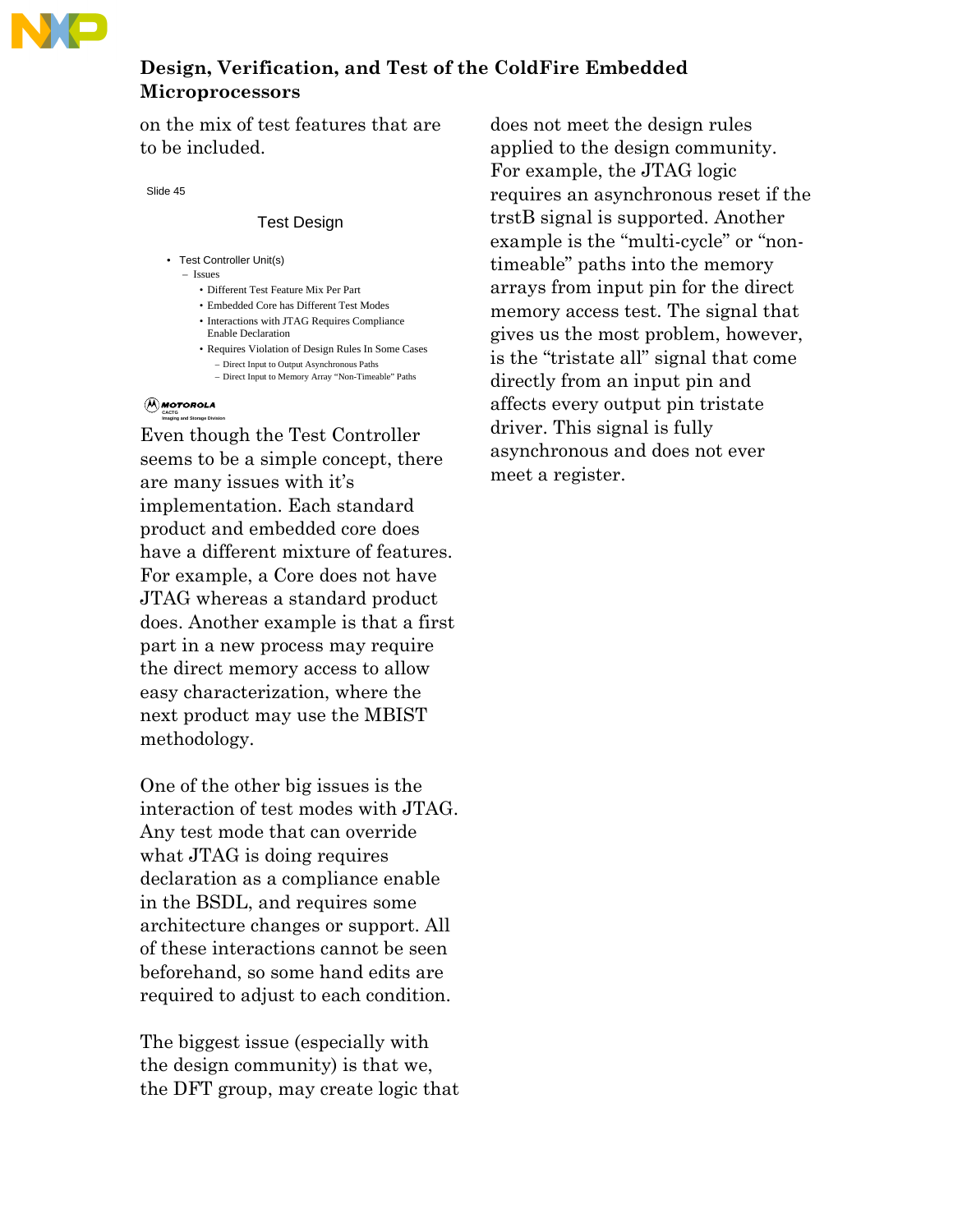

Slide 46

**Imaging and Storage Division**

### Test Verification

| Test Controller Unit(s)                |
|----------------------------------------|
| $-$ Goals                              |
| • Verify Operation and Frequency       |
| - Implementation                       |
| • HDL Simulated                        |
| - Mode Verification                    |
| - Mode Change/Interaction Verification |
| • Static Timing Analysis               |
| $-$ Issues                             |
| • Different Mix per Part/Core          |
| oeola<br>CACTG                         |

Since the Test Controller blocks are design blocks, they must also meet the requirements of all other design blocks. They must be verified for operation and frequency. To this end, we simulate the HDL early in the design cycle. The Test Controllers must also be timing analyzed since several test modes and signals are critical (such as the at-speed scan control).

The Test Controller units different for each chip/core, so we must craft the verification for each one.

#### Slide 47 Measured Metrics • Goals

- Metrics are a collection of "interesting" data
- Planning and estimation
	- Improve process and quality
- Future project planning
- Assessment of processes and ways to improve them
- Implementation
	- Bug statistics for each part of flow
	- Simulation statistics (types, cycles, speed)
	- Performance, Area, Power
	- Wall clock time thru the flow
	- Fault coverage (by type and total)

### **CACTG Imaging and Storage Division**

Metrics are essential in assessing current processes and coming up with ways to improve them. They are used for future project planning as well. We tracked bug statistics for each section of the chip, for each design discipline, and categorized them for future reference. We can assess our verification coverage by keeping track of simulation statistics. We can assess whether our design is progressing toward our design goals by measuring the area and timing results for each pass through the methodology flow. We can assess fault coverage before we finish the design, guaranteeing that we can get our product into volume manufacturing much faster. Measuring the wall clock time through the methodology flow enables us to continuously make refinements.